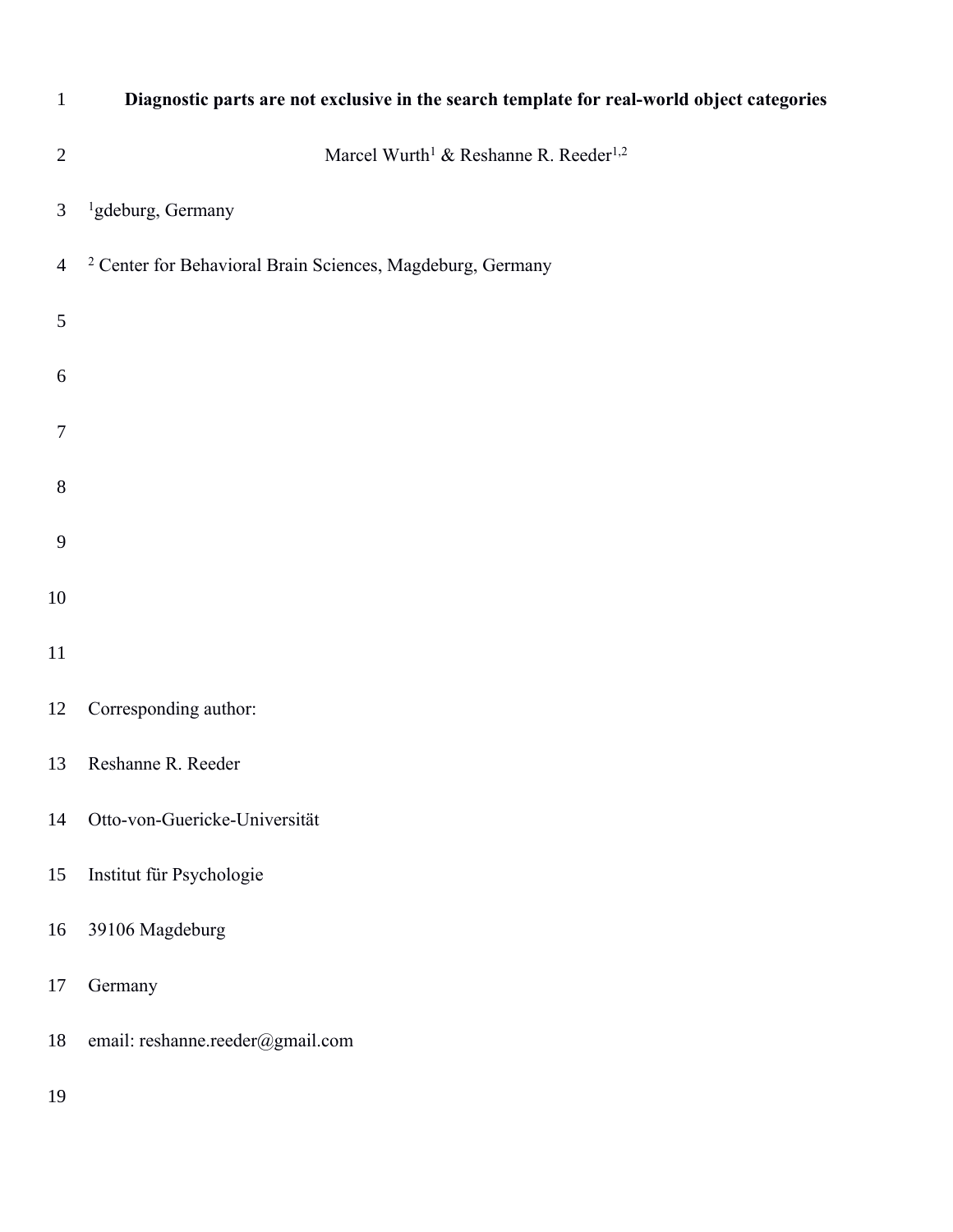#### **1. Introduction**

 Classical visual search theories predict search will be easy when a target is identifiable by one simple feature that is easily distinguishable from distractors, and difficult when a target is composed of multiple features shared by distractors (Duncan & Humphreys, 1989; Treisman & Gelade, 1980; Wolfe, 1994). But imagine a search in which the target is poorly defined and always changing, identifiable by no single feature, surrounded by many similar distractors, and presented in a cluttered, complex environment. You might think that finding your target in this context would be impossible, 27 but such search tasks are solved easily everyday by billions of people, including toddlers (Hasegawa  $\&$  Miyashita, 2002), often in a matter of milliseconds and with remarkably low error rates (Thorpe, Fize, & Marlot, 1996; Zelinsky, 2008). Such is the nature of real world search.

 There is a reason why we succeed in real world search on a regular basis: targets, distractors, and context are all highly trained over a lifetime of experience (Peelen & Kastner, 2014). Nevertheless, the information-richness of an everyday scene is enormous (Malcolm, Groen, & Baker, 2016), while the capacity of the human brain to process this is limited (Desimone & Duncan, 1995). One mechanism that can be used to manage the challenges of visual search is the preparatory search template: a top-35 down "attentional set" containing information that is relevant to the current search (Duncan  $\&$  Humphreys, 1989). Activating a template enhances the representation of relevant features in preparation for search (Reeder, Hanke, & Pollmann, 2017), which ultimately aids target detection during the search process (Malcolm & Henderson, 2009, 2010).

 So what are the necessary contents of a real-world template? Low-level features are not helpful when looking for a member of a broad category – for example, a human body – in an ever-changing natural environment. In line with this, Reeder and Peelen (2013: Experiment 1) found that colors and textures are not part of the search template for category search. In such cases, the template must be flexible to include all relevant members of the target category (see Bravo & Farid, 2012). Previous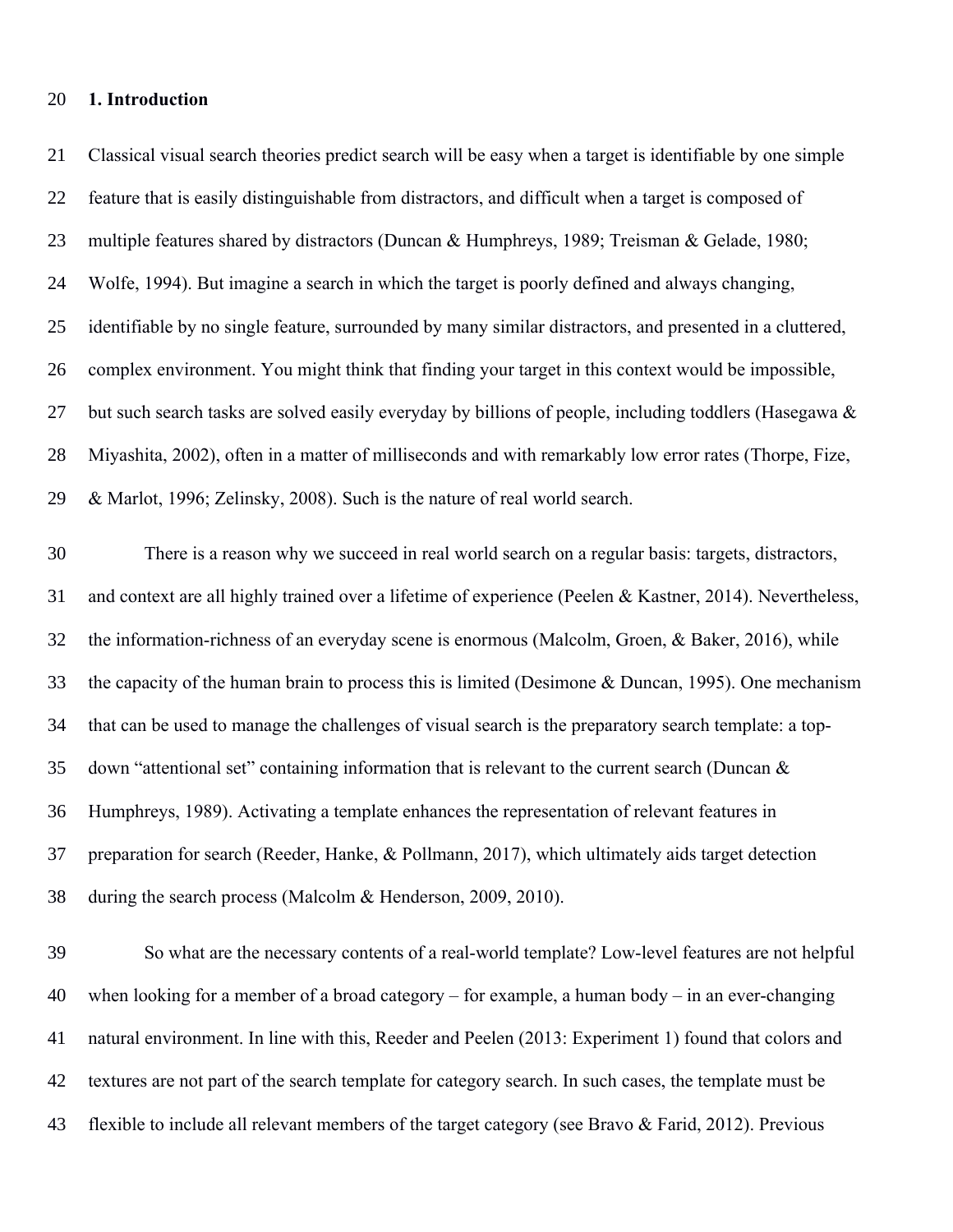experimental research indicates that object shape may be an important feature (Reeder & Peelen, 2013; Reeder, van Zoest, & Peelen, 2015). However, because natural objects can appear under varied circumstances, the shapes in the template cannot be rigid (e.g., not view- or orientation-specific). There is evidence that real-world object parts presented in spatially scrambled configurations (e.g., an eye next to a mouth) are processed earlier in the visual hierarchy than spatially intact configurations 49 (Lerner et al., 2001), which suggests that these parts are processed like simple features (Treisman  $\&$  Gelade, 1980). This led to the hypothesis that a spatially flexible collection of parts dominates the template for real-world category search (see Reeder & Peelen, 2013: Experiment 4). However, an object "part" can be any fragment of the image (e.g., one half of the original image, a single pixel). The parts that are stored in an effective template must still contain category-diagnostic information – so what classifies a part as "diagnostic"?

 Using computer simulations, Ullman, Vidal-Naquet, & Sali, (2002) found that object features of "intermediate complexity" (median=11%, standard deviation=16% of the original image) were optimal for classification compared to simpler or more specific features. Fragments of images could be classified as belonging to a car or a human face with fewer training images if they contained parts that are commonly shared by the whole class of object (e.g., the eyes of a face), whereas large image fragments (e.g., the eyes, nose, and mouth) are highly specific to the individual image and cannot be used efficiently to classify other objects from the same class, and simpler image fragments (e.g., a dimple) could potentially have features in common with objects from the other class. In this case, as in the current study, "object parts" are not defined by low-level Gestalt principles but rather by the ability to classify image fragments as belonging to one basic category or the other. Applying this to human research, it has been found that removing such diagnostic parts as the eyes, mouth, or limbs from an animal image makes it significantly more difficult to categorize (Delorme, Richard, & Fabre-Thorpe, 2010).

It is clear from these studies that diagnostic parts are a necessary component of a flexible, real-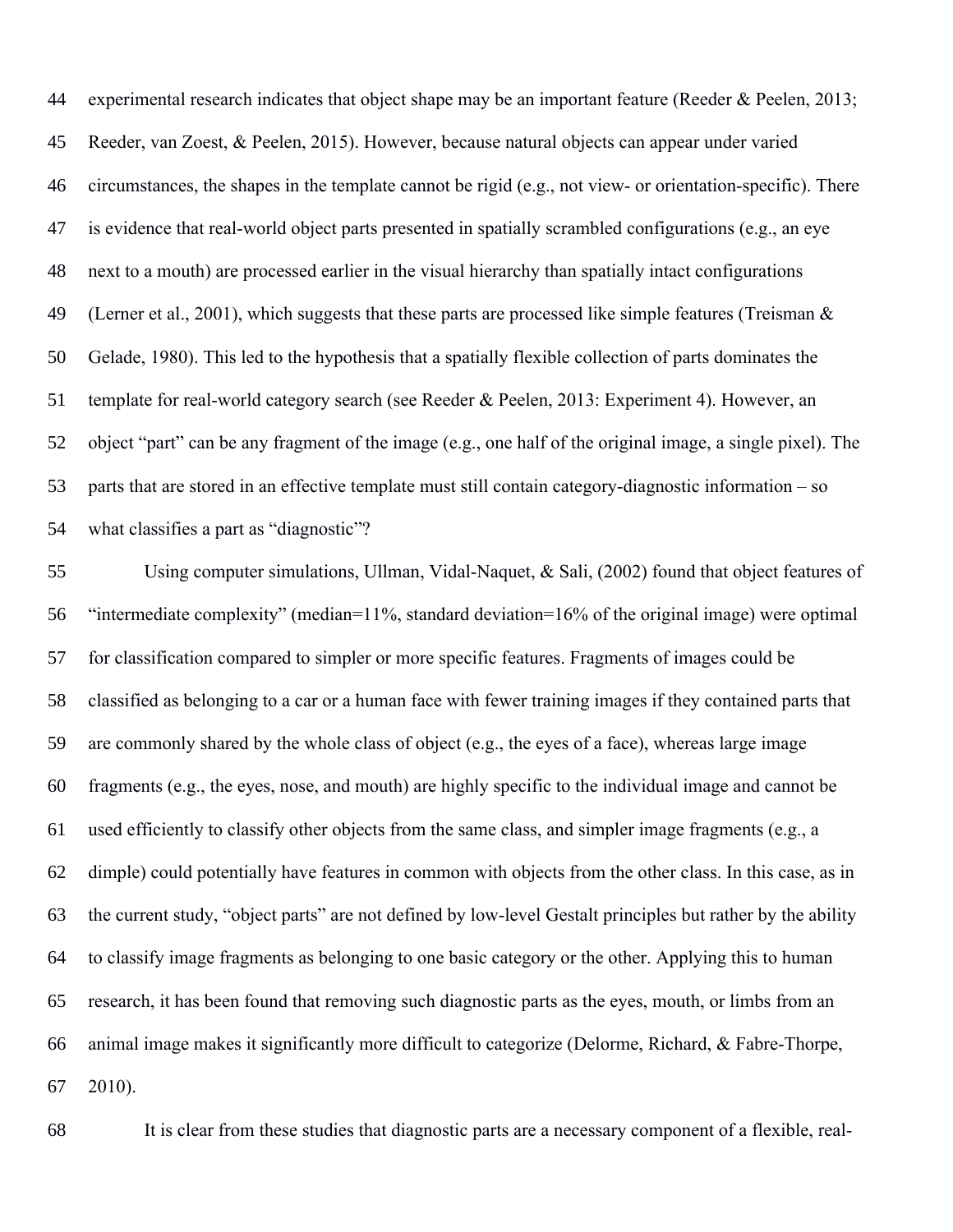world, category-level search template. Nevertheless, this does not mean that the template is optimally composed of an exclusive collection of parts. There is evidence from monkey single-cell recordings that some neurons in IT (a region that processes object form) respond selectively to various views of whole objects, and there is behavioral evidence that humans naturally learn to represent the global shape of animate and inanimate object categories that is resistant to variations in viewpoint or changes to local parts (see Logothetis & Sheinberg, 1996). Within the computational literature, Chen et al. (2014) argued that the most accurate and flexible categorical representations should contain various combinations of the "root" (the holistic representation) and its parts. Stemming from this, we hypothesize that the most accurate and flexible search template will contain information about both whole and parts. This, however, has not yet been tested experimentally.

 In our previous studies (Reeder & Peelen, 2013; Reeder et al., 2015) we used a novel design 80 that combined visual search and "contingent attention capture" (Folk, Remington, & Johnston, 1992) that allowed us to investigate different possible features of the naturalistic search template without changing the search task (which would invariably change the search template). Specifically, subjects were cued to search for object categories (cars, people) on every trial. On the majority of trials, the cue was followed by a search task – however, this task was only included to ensure that subjects activated a category-level search template following the cue. The critical condition occurred on a minority of trials intermixed with the search task – in which subjects were required to indicate whether a briefly presented dot probe appeared on the left or right of fixation. The dot was always preceded by features of search targets (e.g., textures, shapes), but subjects were instructed to ignore these, and to respond as quickly and accurately as possible to the location of the dot. We hypothesized that viewed features presented on dot-probe trials that matched the active template would capture attention involuntarily (as indicated by faster responses to a subsequent dot-probe on the same side of fixation as template- matching features), even if they are task-irrelevant and presented in search-irrelevant locations (Seidl-Rathkopf, Turk-Browne, & Kastner, 2015; Wyble, Folk, & Potter, 2013). In other words, any attention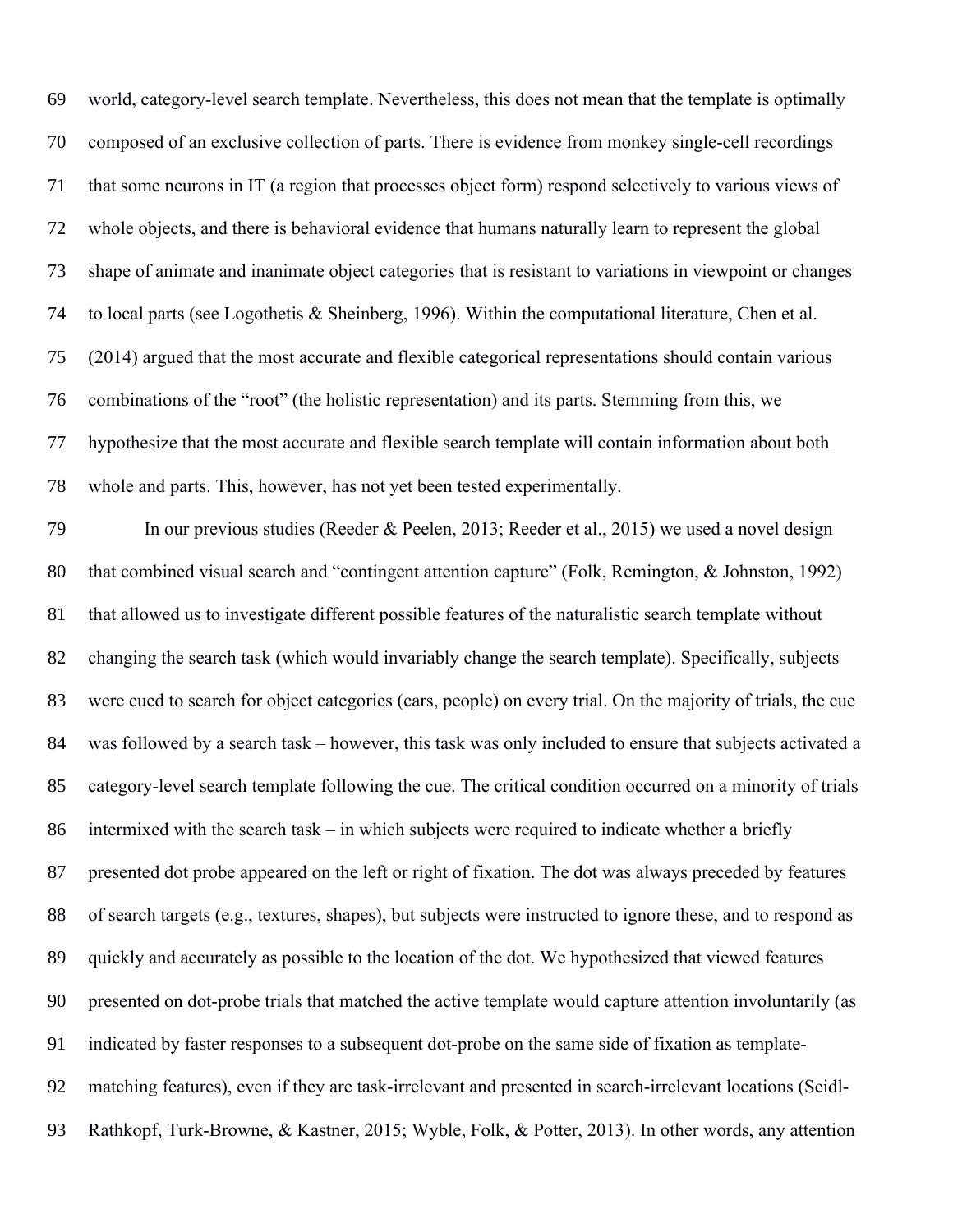capture by such irrelevant items must be due to their matching the template rather than being used explicitly to improve search performance.

 In the current study, we present three experiments that test the efficacy of parts versus wholes in capturing attention during real-world category search (see Figures 1 and 2). Experiment 1 is a direct replication of Experiment 4 of Reeder & Peelen (2013), only with a larger number of subjects (25 compared to 13). We hypothesized that higher power associated with a larger *N* (as calculated by a power analysis) could potentially bring out small differences in efficacy between parts and wholes to capture attention. In Experiment 2, we presented capture stimuli in search-irrelevant locations to determine whether capture differences between parts and wholes could be due to subjects activating an inflexible, spatially rigid search template. Finally, Experiment 3 was conducted to determine whether capture differences could be attributed to some parts being less diagnostic than others; to control for this, we presented collections of four object parts and compared them to whole objects as capture stimuli. In all experiments, we found capture effects for wholes but not parts, suggesting parts alone are not a sufficient search template for real-world object categories.

#### **2. Materials and Methods**

*2.1 Subjects*

 90 students and faculty of Otto-von-Guericke University, Magdeburg, were recruited for this study (29 for Experiment 1, 30 for Experiment 2, and 31 for Experiment 3). Nine subjects took part in more than one experiment. All subjects had normal or corrected to normal vision, received psychology credits or money as reimbursement for their participation, and provided written informed consent prior to experimentation. These measures conformed to the Declaration of Helsinki and were approved by the research ethics committee of Otto-von-Guericke University.

 Outlier exclusion was strict to control for possible confounds in subject performance. Subjects were excluded if their mean visual search accuracy was below 75%, as in the previous study. This was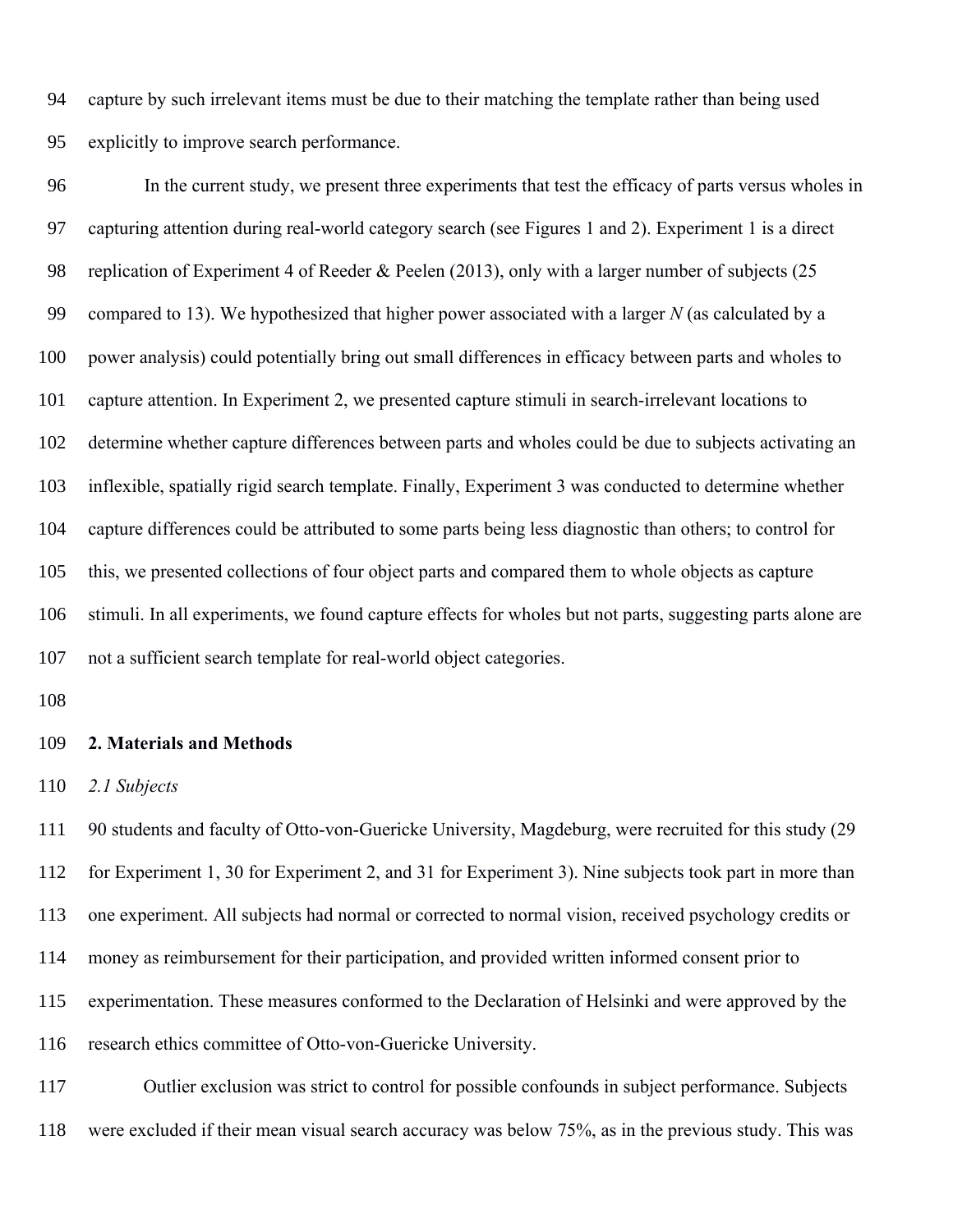to ensure that subjects could activate an appropriate category-level search template. Subjects were also

excluded if their mean dot-probe detection accuracy was below 90%. In the dot-probe task (see *2.3* 

*Procedure*red, and accuracy

 lower than 90% would suggest a lack of attention or inability to understand the task rather than normal human error. Furthermore, high dot-probe accuracy was necessary for sufficient power to analyze reaction times (RT; only reported for accurate trials) due to a low number of dot-probe trials per run (16, as in the previous study). Following these exclusions, subjects were lastly excluded if their mean dot-probe RT was slower than two standard deviations from the group mean. This was done to ensure that subjects did not consciously deliberate about their responses based on the capture stimuli that appeared prior to the dot.

 Because of the strict exclusion criteria and to ensure an adequate number of subjects per experiment, we continued to run subjects in each experiment until a final number of 25 suitable subjects per experiment was reached. We determined that 25 subjects would provide adequate power in each experiment following an analysis run in GPower (Faul et al., 2009). From the results of 133 Experiment 4 of Reeder & Peelen (2013), a power analysis (power (1-β) set at 0.95 and  $\alpha$  = 0.05, two- tailed) indicated that to find a reliable difference in RT between consistent and inconsistent dot-probe trials on which silhouettes of object parts appeared, we would need to run 22 subjects. Although a sample size of 12 was found to be adequate based on a power analysis run on the capture effects of whole silhouettes, we used a sample size that could reveal any true capture effect by parts on their own because we specifically sought to target potential RT differences between parts and wholes.

 Four subjects were excluded from Experiment 1 (two due to low search accuracy, and one each due to low dot-probe accuracy and slow dot-probe RT); five subjects were excluded from Experiment 2 (three due to low search accuracy, one due to low dot-probe accuracy, and one due to slow dot-probe RT); and six subjects were excluded from Experiment 3 (three due to low search accuracy, two due to both low search accuracy and low dot-probe accuracy, and one due to slow dot-probe RT). 75 subjects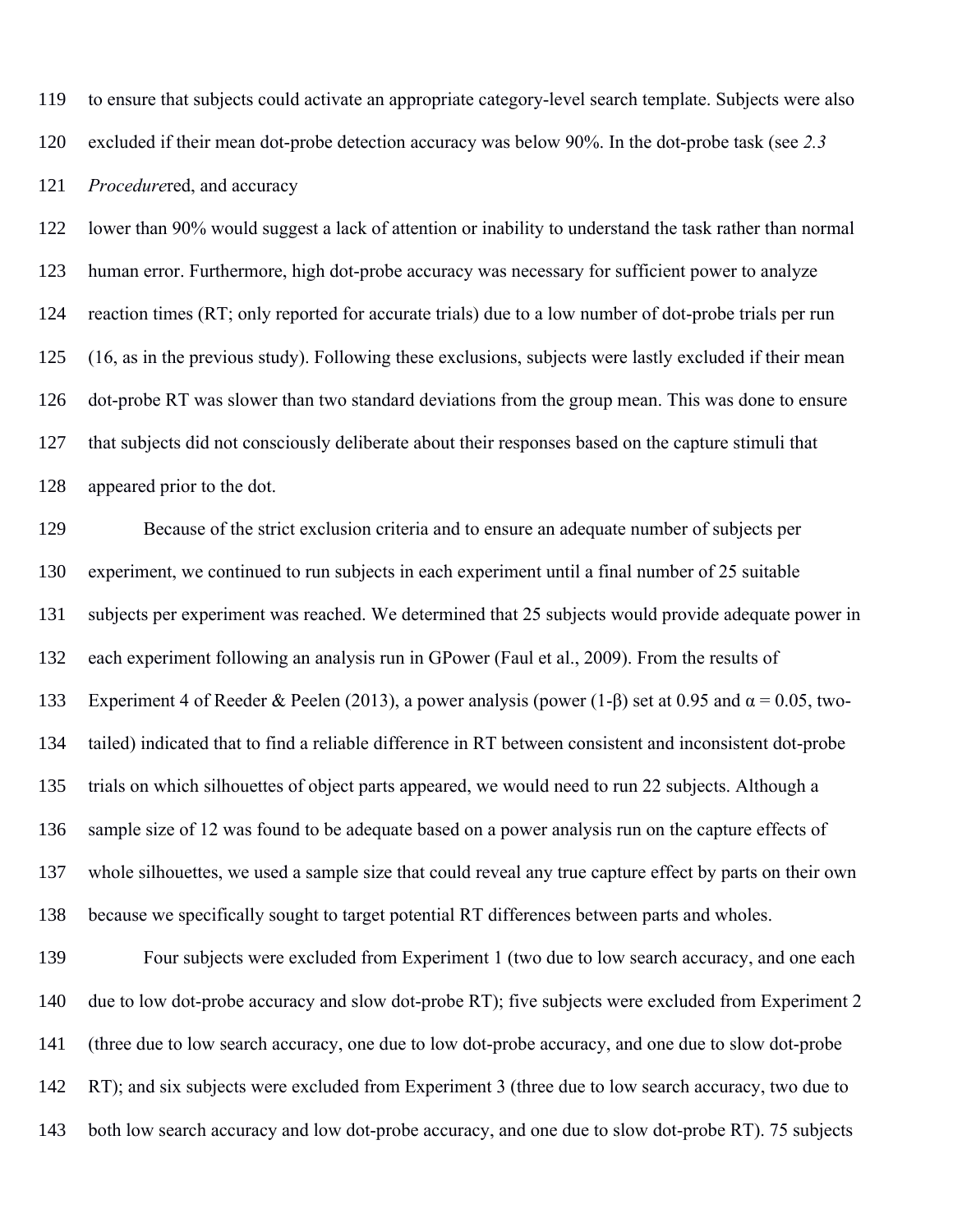contributed to the final results; 25 in Experiment 1 (age range = 18-30 years, mean age = 21.64 years, 5

men, 2 left-handed), 25 in Experiment 2 (age range = 19-30 years, mean age = 22.35 years, 4 men, 1

 left-handed), and 25 in Experiment 3 (age range = 19-27 years, mean age = 22.05 years, 6 men, 1 left-handed).

*2.2 Stimuli*

 All stimuli were presented on a 24-inch Samsung with a 1920 x 1080 screen resolution and a 60 Hz refresh frequency (Samsung Electronics Co., Ltd., Suwon, South Korea). Stimuli were created in Python using PsychoPy functions (Peirce, 2008). The fixation cross and the letter cues "A" and "M" were text stimuli with a height of 31 pixels (0.8 cm) for the fixation and 70 pixels (1.8 cm) for the letter cues, presented in the center of the screen in Times New Roman font. Subjects viewed all stimuli from a free-viewing distance of approximately 57 cm.

#### *2.2.1 Search Stimuli*

 Search stimuli were natural scene photographs used in Reeder & Peelen (2013; see Figure 1a). 960 total scenes were used, 240 containing cars but not people, 240 containing people but not cars, 240 containing both cars and people, and 240 containing neither cars nor people. No scene was viewed twice. Scenes contained objects in various natural viewpoints, levels of occlusion, distances from the observer, colors, sizes, genders (for people), and makes and models (for cars). Furthermore, one or multiple targets could appear in the same scene. Our goal with the variety of our images was to simulate natural everyday views as well as possible, and to encourage subjects to activate realistic templates for real-world search. Each scene had a size of 548 x 411 pixels, corresponding to 13.9 x 10.4 cm. Two scenes were presented to the left and right of fixation with 76 pixels (1.9 cm) separating the two images in Experiment 1, or above and below fixation with 261 pixels (6.6 cm) separating the two images in Experiments 2 and 3. The larger spatial separation in the latter experiments was to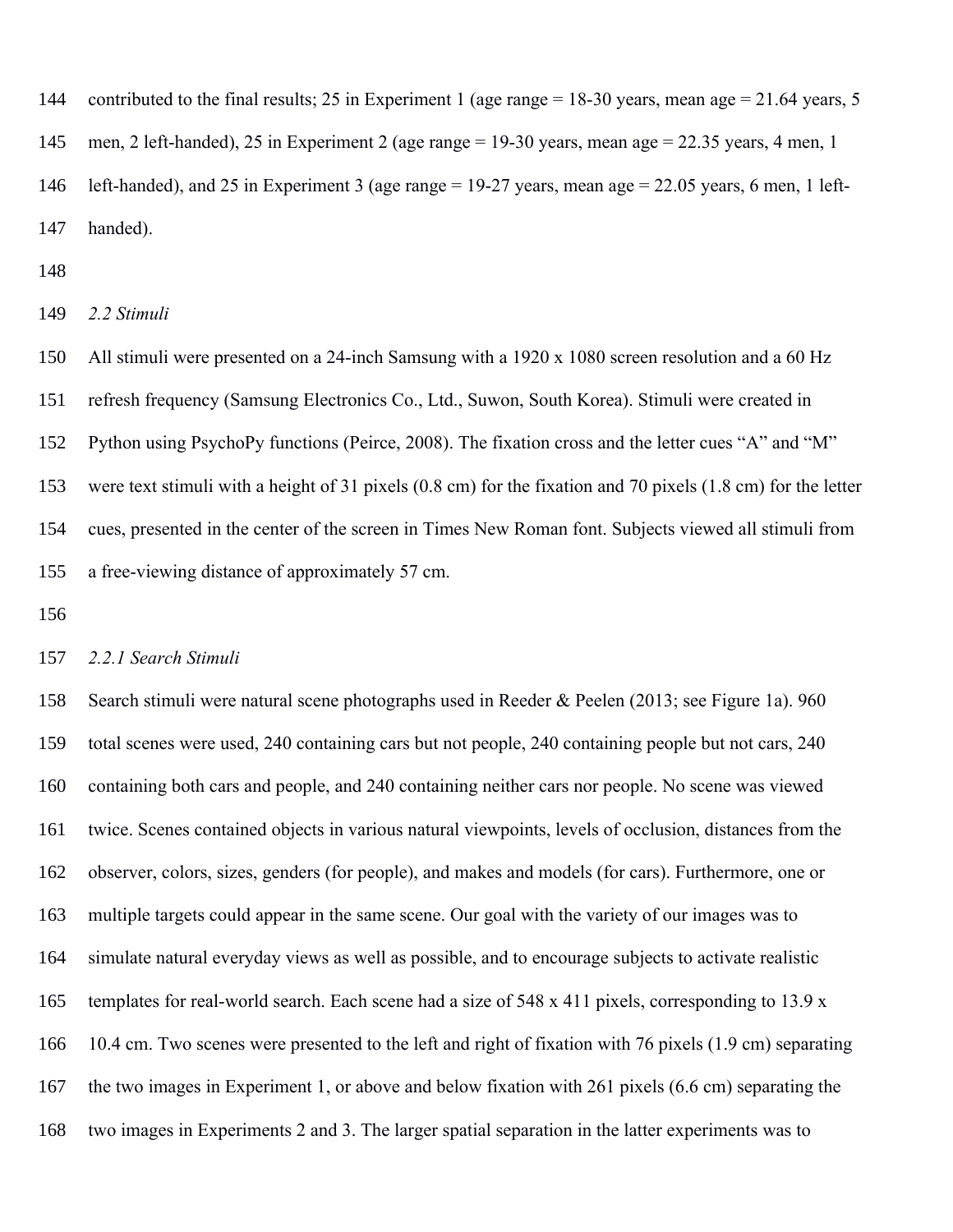ensure that the scenes did not spatially overlap with the capture stimuli.

# *2.2.2 Capture stimuli*

 Capture stimuli were whole silhouettes of cars and people, and silhouettes of parts of cars and bodies, used in Reeder & Peelen (2013; see Figure 1b). People were presented without heads to remain consistent with the previous study. 160 different images were used, each with 80 cars and 80 people in different perspectives and positions. Silhouette parts were created by cutting out sections of the total area of each of the whole silhouette images (range = 4.61%-24.19%, mean = 14.66% for cars, and range = 7.68%-23%, mean = 14.27% for people). A test designed to ensure that the part pictures were 179 clearly discriminable as belonging to a car or person showed that subjects  $(N = 8)$  could correctly discriminate the object categories 97.1% of the time (Reeder & Peelen, 2013). Parts were scaled in a way that allowed them to be presented in the same sizes and locations as whole silhouettes. In Experiments 1 and 2, silhouettes were presented in one of three sizes, with the longest dimension of the image at 100, 180, or 200 pixels (2.5, 4.6, or 5.1 cm), determined randomly for each stimulus on a trial- by-trial basis. These were presented at one of three distances from the center of the screen to the center of the image at 130, 160 or 250 pixels (3.3, 4.1, or 6.4 cm), also determined randomly and 186 independently for each image. This is in accordance with the stimulus parameters detailed in Reeder & Peelen (2013).

 Part collections in Experiment 3 were 160 newly generated images (80 per image category) composed of four silhouette parts arranged in a 2 x 2 imaginary bounding box (see Figure 1c). Images were randomly selected from the set of 80 single part images per category. Because there were only 80 single part images per category, parts were repeated across different part collections. Each part was randomly assigned one of the four locations in the collection, and no precise combination of parts and part locations was repeated. The total area covered by part collections was determined based on visibility of the individual parts, with each image randomly assigned to a size of 180 x 180, 200 x 200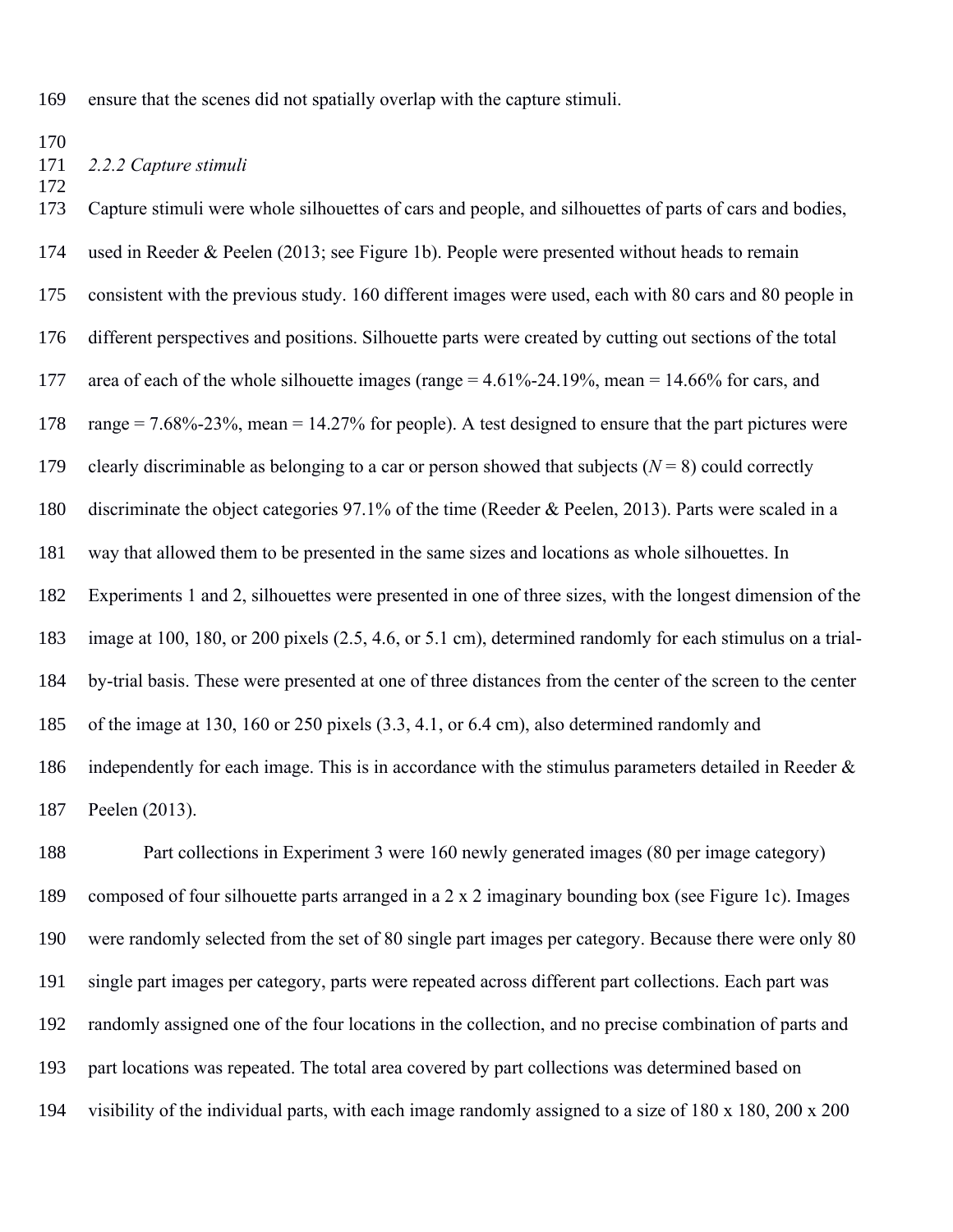or 280 x 280 pixels (4.6 x 4.6, 5.1 x 5.1, or 7.1 x 7.1 cm) on a trial-by-trial basis. Distance between the center of fixation and the center of the image could be 160, 200, or 250 pixels (4.1, 5.1, or 6.4 cm), randomly assigned to each stimulus separately. This kept part collections within the field of vision while remaining identifiable.

- Figure 1. All stimuli are taken from Reeder & Peelen (2013). a.) examples of search stimuli. b.)
- examples of whole silhouette capture stimuli. c.) examples of silhouette part capture stimuli. In
- Experiment 2, only one part from each category was shown in isolation on either side of fixation. In
- Experiment 3, four parts from each category appeared equally spaced in a 2 x 2 grid as depicted here.
- Images are not shown to scale.



*2.3 Procedure*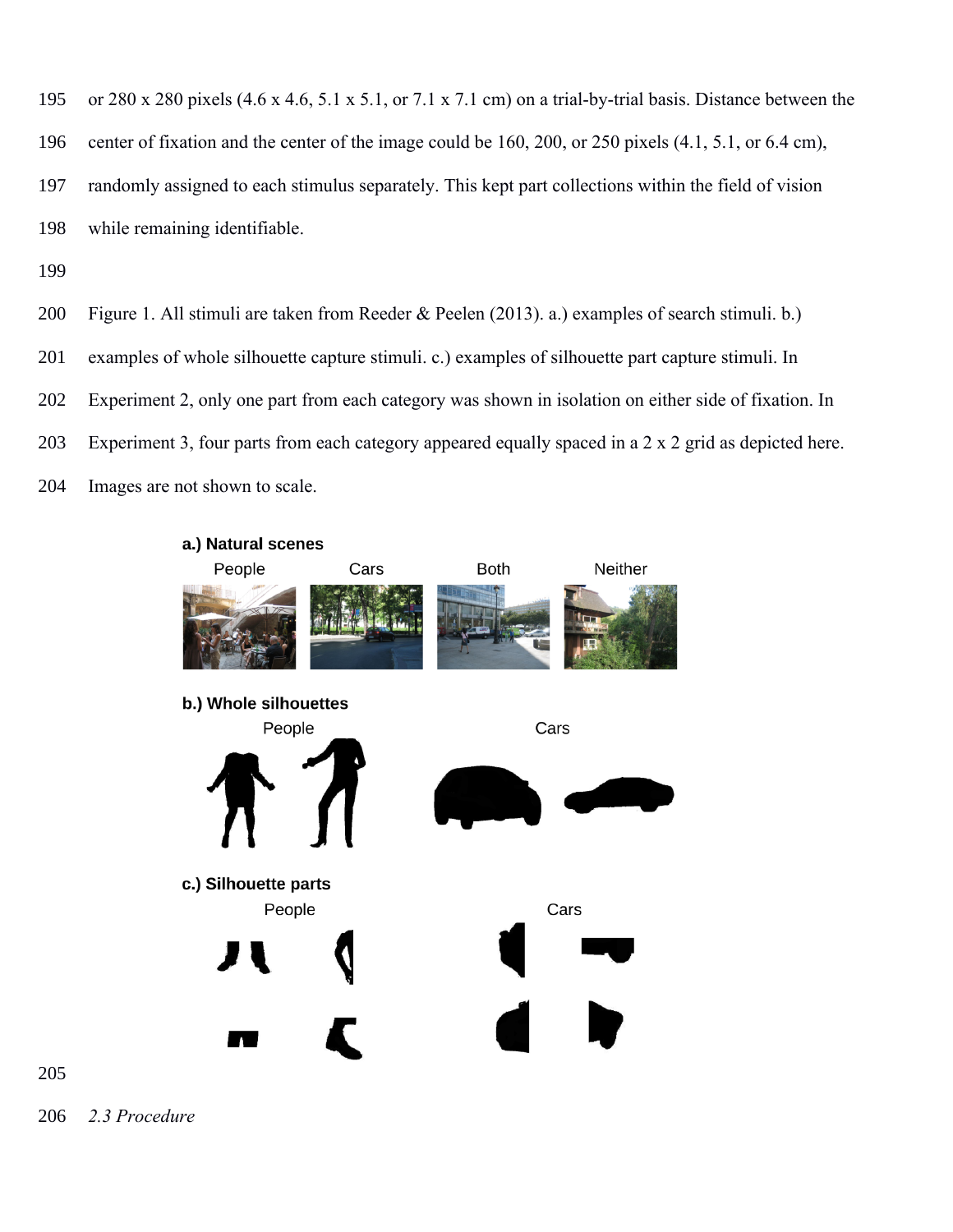Subjects performed two different intermixed tasks in the experiment (see Figure 2). In the search task (75% of trials, 48 trials per block), subjects were required to indicate, with the directional arrow keys, which of two scenes presented to the left and right of fixation (Experiment 1) or above and below fixation (Experiments 2 and 3) contained a cued category*—*a car or a person. Cars and people were chosen as the search categories for three reasons: first, they were used in our previous study and we wanted to follow the methods as closely as possible; second, both are highly familiar and are viewed every day by most people; and finally, they are both highly variable categories that can contain myriad different features (colors, sizes, shapes) – and yet both are quickly and easily identified. This latter point highlights the importance of discovering how such information-rich and variable objects are represented at a categorical level in the search template. The letters "A" (for the German word *Auto*, which means car) or "M" (for the German word *Mensch*, which means human), presented prior to the scenes and intermixed an equal number of times within a block, cued subjects as to which category to look for. Each scene pair either contained cars in one image and people in the other, or cars and people in one image and neither in the other. This made it so that both the relevant and irrelevant category appeared on every trial. Each scene type (car, person, both, neither) appeared an equal number of times on either side of fixation. A complete search trial consisted of a 500 ms fixation, followed by a 500 ms letter cue, 1000 ms fixation, 67 ms search scenes followed by a 350 ms mask, and a final 1660 ms of fixation. Participants were instructed to use the arrow keys (right and left in Experiment 1, up and down in Experiments 2 and 3) to indicate in which scene the target category appeared.

 In the dot-probe task (25% of trials, 16 trials per block), subjects were instructed only to respond to the location of a black dot that appeared on the left or right of fixation, using the left and right arrow keys. Capture stimuli (the silhouettes) appeared prior to the dot, but subjects were told to ignore these to the best of their ability. One car and one body silhouette appeared on each capture trial and appeared an equal number of times on the left and right of fixation. The location of the target-matching silhouette was tied to the same side of fixation as the dot-probe on half of trials (consistent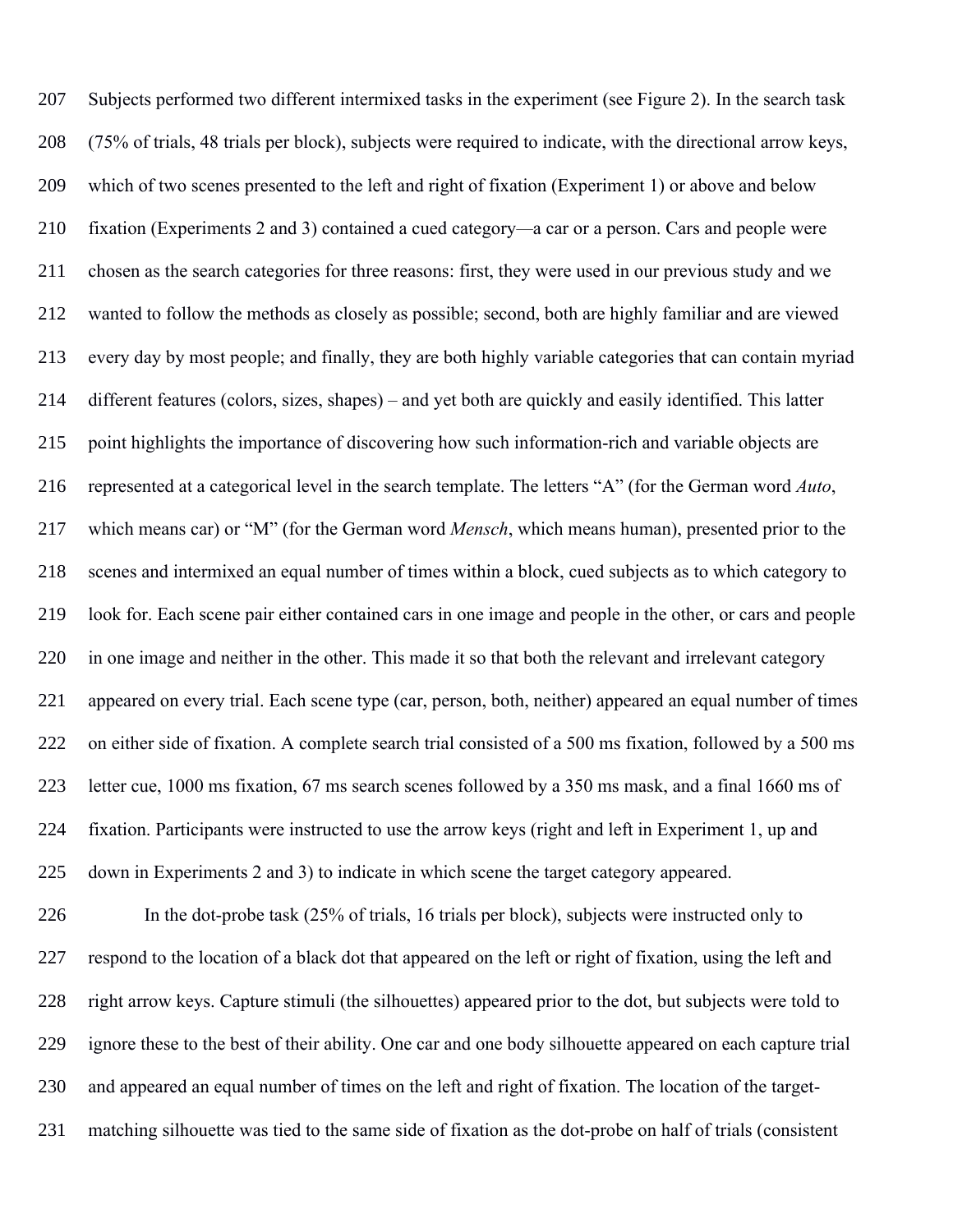trials). The target-matching silhouette appeared on the opposite side of fixation from the dot-probe on the other half of trials (inconsistent trials). In Experiments 1 and 2, capture stimuli were either both whole silhouettes or both silhouette parts, with these trials randomly mixed within a block. In Experiment 3, capture stimuli were either both whole silhouettes or both collections of silhouette parts. A capture trial started the same as a search trial, with a 500 ms fixation, followed by a 500 ms letter cue, and 1000 ms fixation. Because trials from the search task and dot-probe task were mixed, subjects did not know what type of stimuli would appear following the cue. This ensured that subjects would form a search template on every trial. Following the appearance of the two capture stimuli for 67 ms, there was a fixation for 50 ms, the dot-probe for 100 ms, and a final fixation of 1660 ms.

 Trials were organized in ten 64-trial blocks, with the first block being a practice block that did not contribute to the analysis. Before each experiment, a short, slowed practice block was performed under the supervision of the experimenter, to ensure that each subject understood the task correctly.

 Figure 2. A schematic of the search task (75% of trials) and dot-probe task (25% of trials). Here is an example of the search scenes appearing above and below fixation (Experiments 2 and 3) in the search task and collections of silhouette parts (Experiment 3) appearing in the dot-probe task. In Experiment 1, search scenes appeared to the left and right of fixation. In Experiments 1 and 2, single silhouette parts were shown on half of dot-probe trials.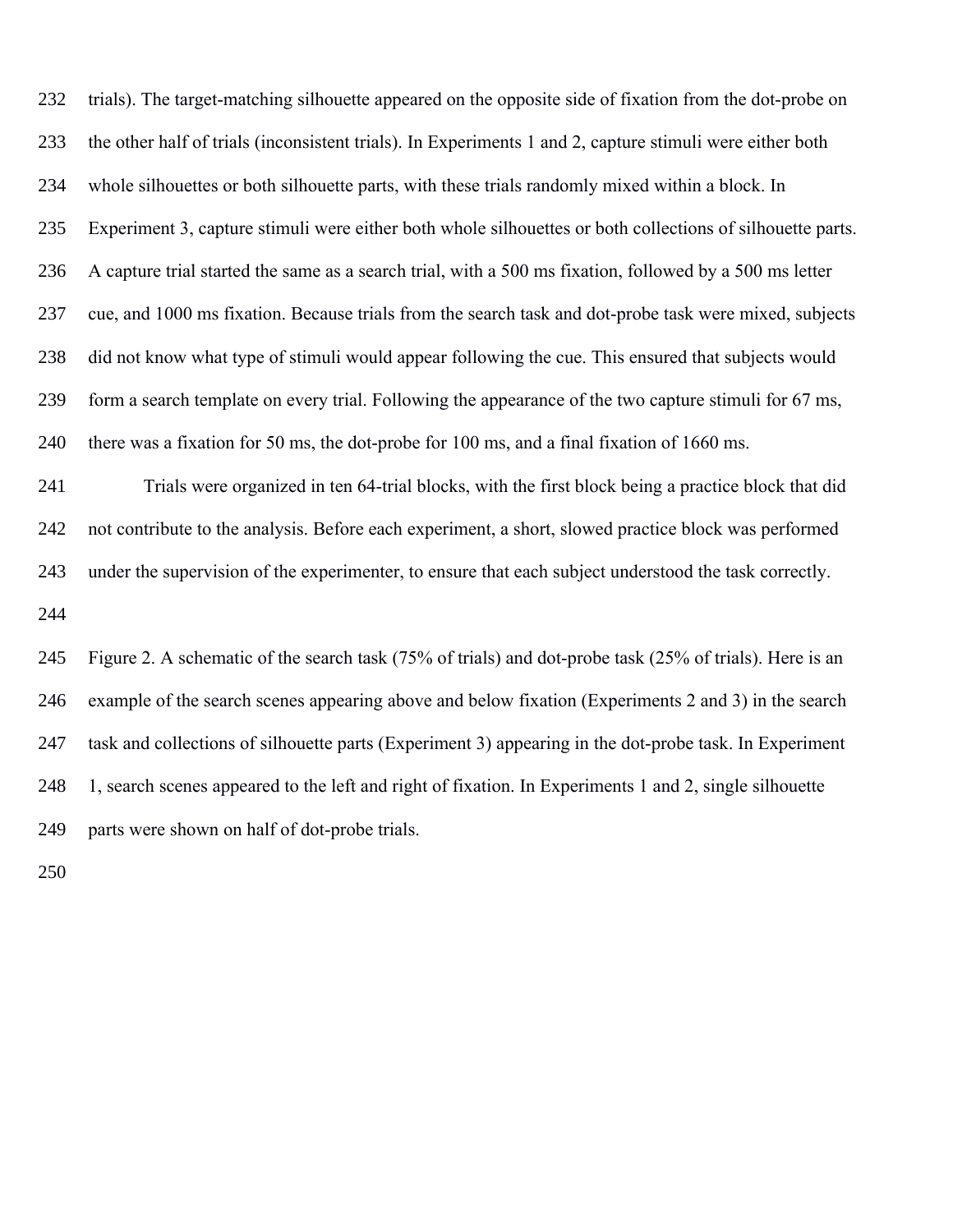



# *2.4 Analysis*

 Our main goal was to find out if subjects performed better on consistent dot-probe trials than on inconsistent dot-probe trials. A consistent trial is defined as a trial on which the cue-matching silhouette (e.g., the car silhouette following the "A" cue) appears on the same side of fixation as the dot-probe. An inconsistent trial is a trial on which the cue-matching silhouette appears on the other side of fixation from the dot-probe. We calculated RT from the onset of the dot-probe. Only correct trials were input into the RT analysis. Attention capture was defined as faster RT on consistent trials compared to inconsistent trials.

# **3. Results**

*3.1 Experiment 1*

 Experiment 1 was a replication of Experiment 4 in Reeder & Peelen (2013). Search scenes, capture stimuli, and dot-probes were all presented to the left and right of fixation. Capture stimuli were either whole silhouettes or single silhouette parts. Our aim was to see if the earlier results could be replicated with a larger sample, and if the resulting increase in power could reveal a more detailed understanding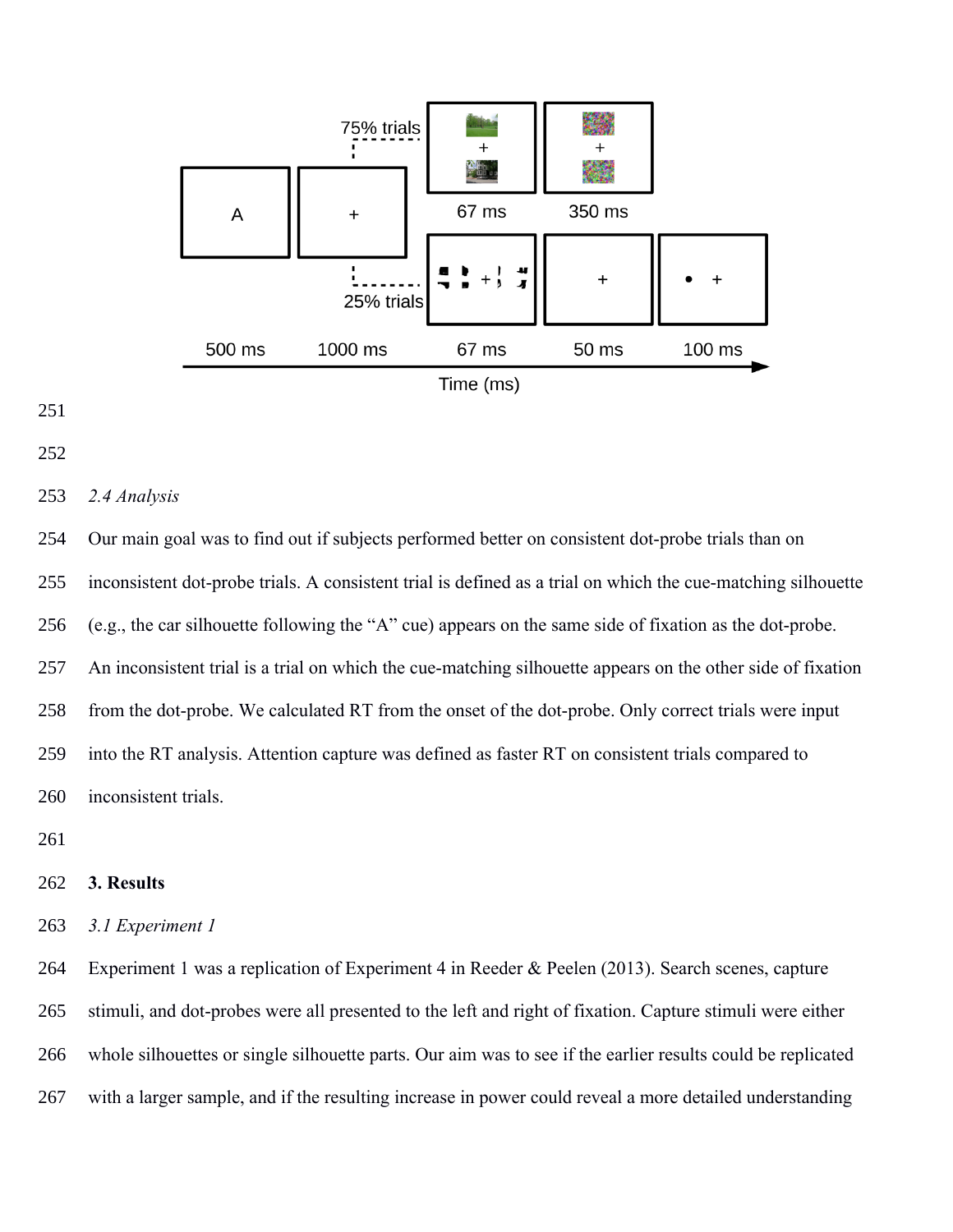268 of the role that diagnostic object parts play in the search template.

269 RTs were submitted to a 2 x 2 repeated-measures ANOVA, with consistency (consistent,

- 270 inconsistent) and silhouette type (whole object, object part) as factors (see Figure 3). There was a main
- 271 effect of consistency  $(F(1,24) = 20.918, p < 0.001, \eta_p^2 = 0.466)$ , indicating generally faster responses on
- 272 consistent trials (mean = 436 ms, standard error  $(SE) = 11$  ms) compared to inconsistent trials (mean =
- 273 453 ms, SE = 13 ms). There was no main effect of silhouette type  $(F(1,24) = 0.050, p = 0.825, \eta_p^2 =$
- 274 0.002), but a significant interaction between consistency and silhouette type  $(F(1,24) = 9.322, p =$

275 0.005,  $\eta_p^2$  = 0.280). Paired-samples t-tests revealed that the consistency effect for whole silhouettes was

276 significant  $(t(24) = -4.984, p < 0.001$ ; consistent RT mean = 432 ms, SE = 12 ms; inconsistent RT

- 277 mean = 457 ms,  $SE = 13$  ms), whereas the consistency effect for silhouette parts was not  $(t(24) = -1)$
- 278 1.848, *p*stent RT mean = 441 ms, SE
- $279 = 12$  ms; inconsistent RT mean = 449 ms, SE = 13 ms).
- 280

 Figure 3. Error bars show the standard error of the mean. RT results for consistent and inconsistent dot- probe trials are labeled by experiment. The silhouette shown below the bars represents whether the capture stimuli for those data were whole silhouettes (represented by a whole car silhouette here), single silhouette parts (represented by a single car part silhouette here), or collections of parts (represented by a collection of car parts here).

286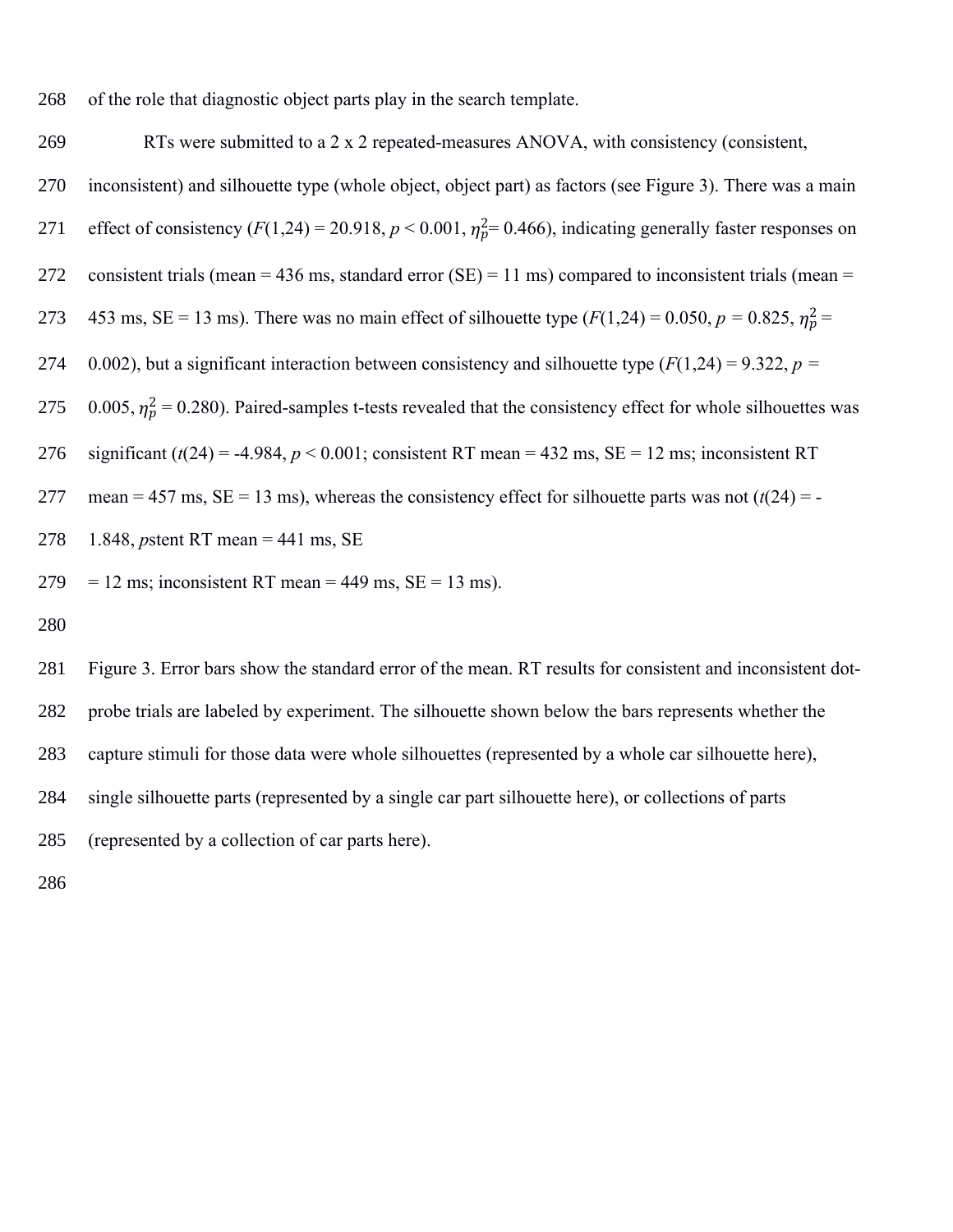

 The previous finding that diagnostic object parts capture attention in a comparable way to whole objects (Reeder & Peelen, 2013: Experiment 4) could not be replicated in a larger sample size. However, we were still able to find a reliable capture effect by whole objects, suggesting that whole object shape may be a better representation of the search template. Nevertheless, it is possible that subjects were not using a flexible template for this task for whatever reason (perhaps German students rely on more rigid templates than Italian students). In our previous study, we found that the category- level template was not only flexible in terms of changes in viewpoint, but also in terms of location around the display. The representation of features without a particular spatial configuration (such as the representation of object parts) relies on rapid, spatially non-specific processing (e.g., Quinlan, 2003; Singh & Hoffmann, 2001), so it is possible that the representation of parts in the template is also associated with a spatially global representation. Therefore, in Experiment 2, we presented capture stimuli and search stimuli in separate, non-overlapping locations. If the capture effect for whole silhouettes is impaired in the next experiment, it would suggest a reliance on a spatially focused search template. Alternatively, a replication of the pattern of results seen in Experiment 1 would provide evidence that even a flexible, spatially non-specific template is not exclusively composed of parts of objects.

*3.2 Experiment 2*

Experiment 2 was the same as Experiment 1 with the exception that search scenes now appeared above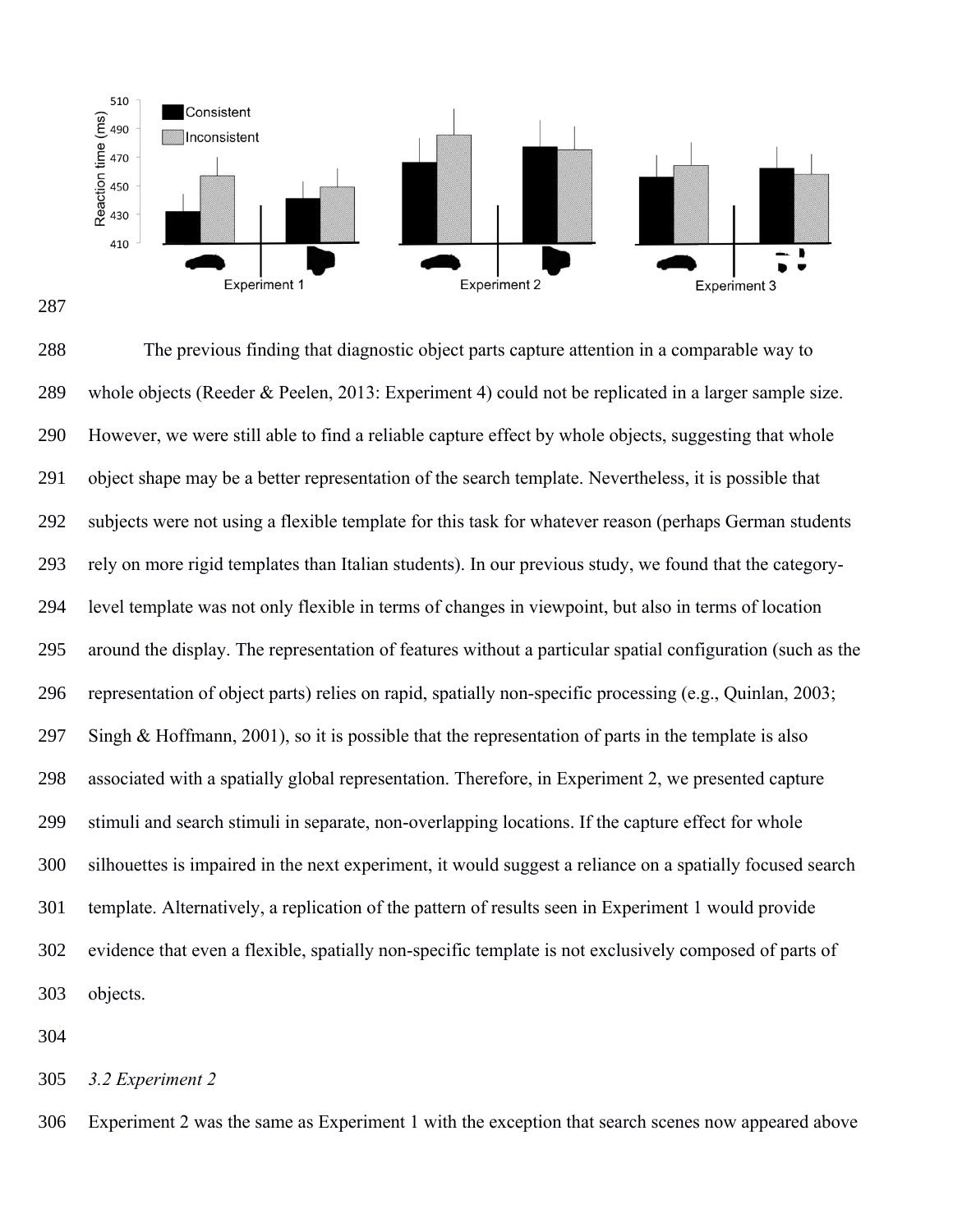and below fixation, with capture stimuli and dot-probes still appearing to the left and right. RT results were submitted to a 2 x 2 repeated-measures ANOVA with consistency and silhouette type as factors 309 (see Figure 3). This revealed a main effect of consistency  $(F(1,24) = 20.096, p < 0.001, \eta_p^2 = 0.456)$ , 310 again indicating faster RT on consistent trials (mean = 471 ms,  $SE = 17$  ms) compared to inconsistent 311 trials (480 ms,  $SE = 17$  ms). There was again no main effect of silhouette type  $(F(1,24) = 0.195, p = 17$ 312 0.663,  $\eta_p^2 = 0.008$ ), but a significant interaction between consistency and silhouette type ( $F(1,24) =$ 313 13.638,  $p = 0.001$ ,  $\eta_p^2 = 0.362$ ). Paired-samples t-tests revealed the same pattern as before, with whole 314 silhouettes showing a significant consistency effect  $(t(24) = -5.353, p < 0.001$ ; consistent RT mean = 466 ms, SE = 17 ms; inconsistent RT mean = 485 ms, SE = 18 ms), and silhouette parts showing none 316  $(t(24) = 0.536, p=475 \text{ ms},$ 

 SE = 16 ms). This shows that the search template for object categories is spatially global, and optimally composed of information about both diagnostic parts and their configuration around the whole.

 The argument arises that perhaps the reason for a lack of a capture effect with object parts is because, despite prior evidence of high general diagnosticity, it is possible that some object part images are less diagnostic than others. Furthermore, a whole object contains multiple diagnostic parts that could all contribute to the capture effect. This could lead to a natural disadvantage for the silhouette part trials compared to the whole silhouette trials. To control for this, we conducted Experiment 3, which presented collections of four diagnostic parts instead of one on silhouette part capture trials. If some parts are less diagnostic than others, or if stronger capture by whole objects is due to a summation of diagnostic part information, then part collections should prove to be a more equatable condition to the whole silhouettes.

# *3.3 Experiment 3*

Experiment 3 was the same as Experiment 2 except now a collection of four parts instead of one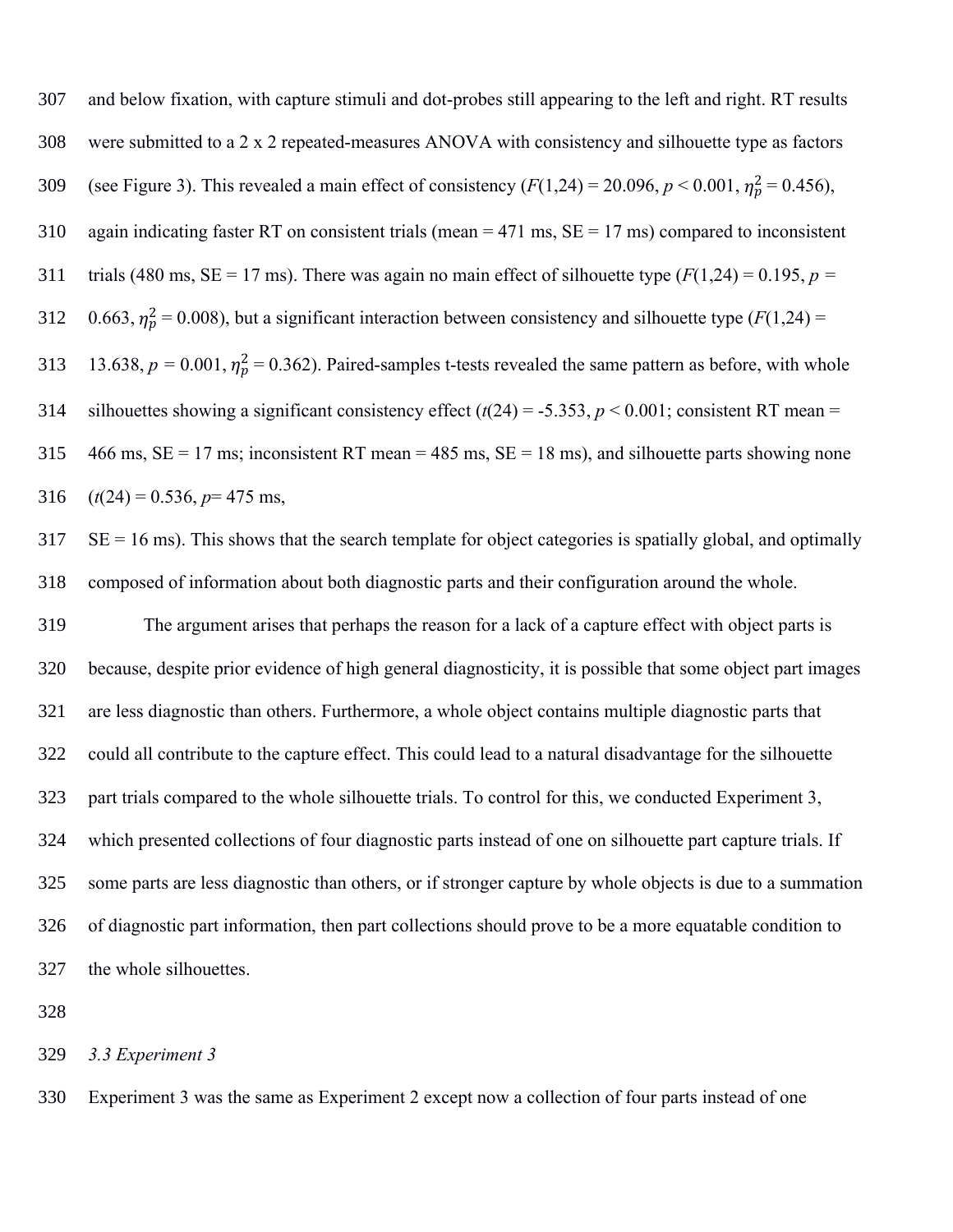| 331 | appeared on either side of fixation on silhouette part capture trials. A 2 x 2 repeated-measures ANOVA           |
|-----|------------------------------------------------------------------------------------------------------------------|
| 332 | was conducted with consistency and silhouette type (whole object, part collection) as factors (see               |
| 333 | Figure 3). This revealed no main effects (consistency: $F(1,24) = 0.557$ , $p = 0.463$ , $\eta_p^2 = 0.023$ ;    |
| 334 | silhouette type: $F(1,24) < .001$ , $p = 0.994$ , $\eta_p^2 < 0.001$ ), but a significant interaction between    |
| 335 | consistency and silhouette type ( $F(1,24) = 8.472$ , $p = 0.008$ , $\eta_p^2 = 0.261$ ). Paired-samples t-tests |
| 336 | revealed a significant consistency effect for whole silhouettes $(t(24) = -2.069, p = 0.049)$ , with             |
| 337 | consistent trials showing faster RT (mean = 456 ms, $SE = 15$ ms) than inconsistent trials (464 ms, $SE =$       |
| 338 | 16 ms). Conversely, part collections showed no consistency effect $(t(24) = 1.268, p = 0.217)$ , with            |
| 339 | consistent trials (mean = $462$ ms, $SE = 15$ ms) showing no performance advantage compared to                   |
| 340 | inconsistent trials (mean = $458$ ms, SE = $14$ ms).                                                             |

 These results indicate that the null effect for parts as seen in the previous experiments is not likely due to a lack of diagnostic information being present in the capture stimuli, but rather due to parts being a less accurate match to the template than whole silhouettes.

### *3.4 Cars versus People*

 It could be argued that the lack of a capture effect for parts reported in these experiments is driven by a strong, natural holistic representation of conspecifics (Reed, Stone, Bozova, & Tanaka, 2003) compared to other objects. In other words, perhaps diagnostic parts are the favored template for cars (and generally other objects), but a holistic and configural representation of human bodies steers the results of the current study. This is unlikely, since the bodies in our study were headless, and research suggests that faces on bodies is what necessitates such effects (Brandman & Yovel, 2010; Yovel, Pelc, & Lubetzky, 2010). Nevertheless, to test for this, we analyzed the consistency effects in our experiments separately for cars and people. Because separating the results on this added dimension leads to few trials per condition (2 per experiment run), we analyzed all 75 subjects together to increase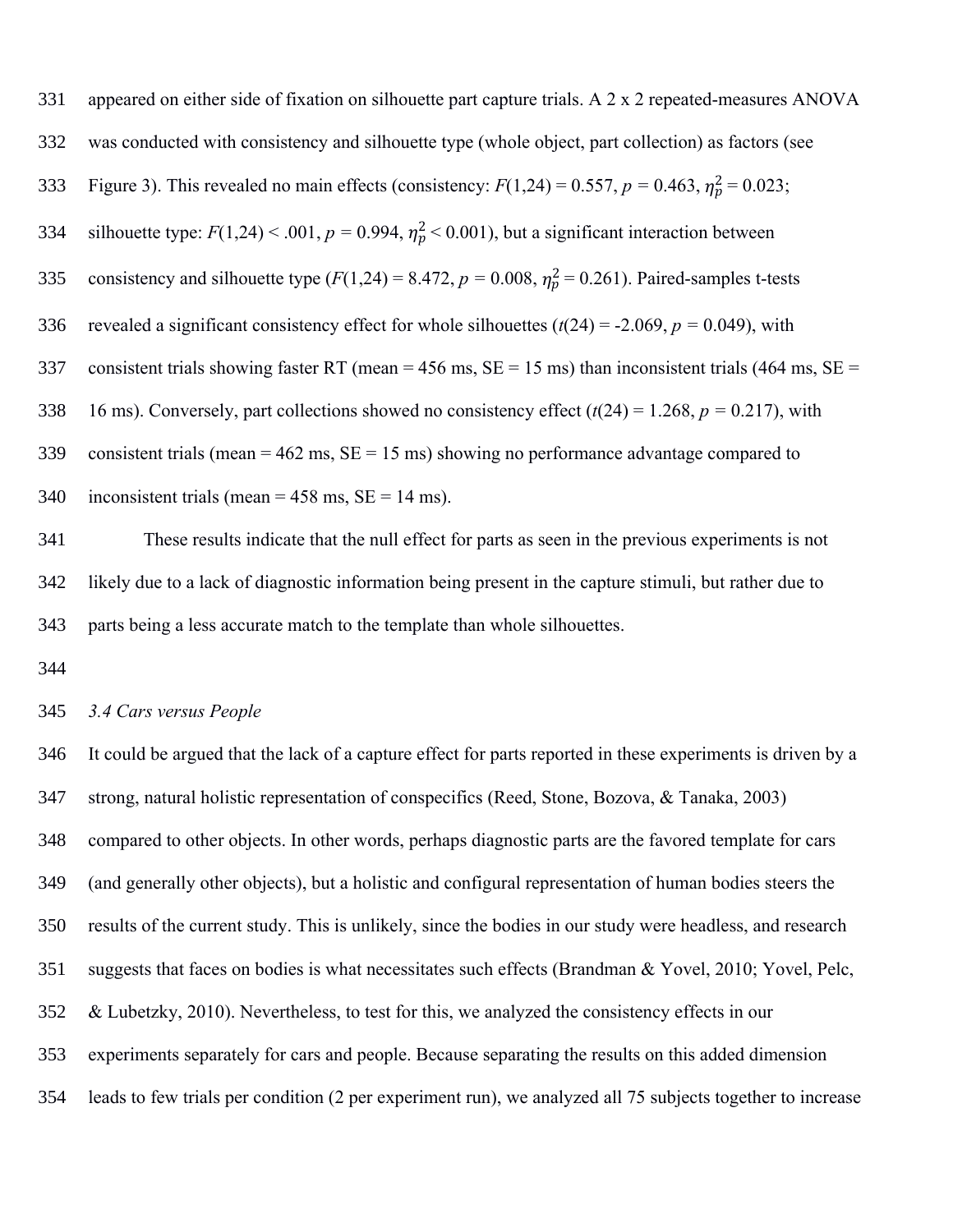power and decrease noise.

 We conducted a 2 x 2 x 2 repeated-measures ANOVA with category (cars, people), consistency (consistent, inconsistent), and silhouette type (whole objects, object parts) as factors. There was no 358 main effect of category  $(F(1,74) < 0.001, p = 0.996, \eta_p^2 < 0.001)$ , and no interaction between category 359 or any other factor (all  $Fs < 1.388$ , all  $ps > 0.242$ , all  $\eta_p^2 < 0.019$ ). These results suggest that the reported capture effects cannot be attributed to a dominant holistic representation of people compared to cars. 

#### **4. General Discussion**

 The results of the three experiments presented here provide a critical examination of the contribution of diagnostic object parts and whole object shape to the search template for real-world category search. Whole object silhouettes, presented as task-irrelevant distractors, captured attention across all experimental variations both spatially specific and global. This suggests that whole object shape is represented efficiently and flexibly in preparation to search for object categories that appear in naturalistic contexts. The results are far less promising for diagnostic object parts *—* when presented at task-irrelevant locations they do not capture attention at all, and if presented in task-relevant locations, only a weak trend emerges. The current study therefore favors a template composed of both diagnostic parts and the whole.

 In a direct replication of Experiment 4 from Reeder & Peelen (2013), the capture effect for object parts was far weaker than for whole objects, and did not reach statistical significance. One basic axiom of statistical testing might lend an explanation for the difference in results between the current Experiment 1 and its counterpart from 2013: smaller samples tend to produce more extreme results (Huber, 2011). It is possible that with a smaller sample size of 13, we recruited a disproportionate number of subjects who happened to have a high disposition toward an exclusively part-based template (also see Reeder, 2017). Contreras Rubio, Peña, & Santacreu (2010) remarked that people tend to fall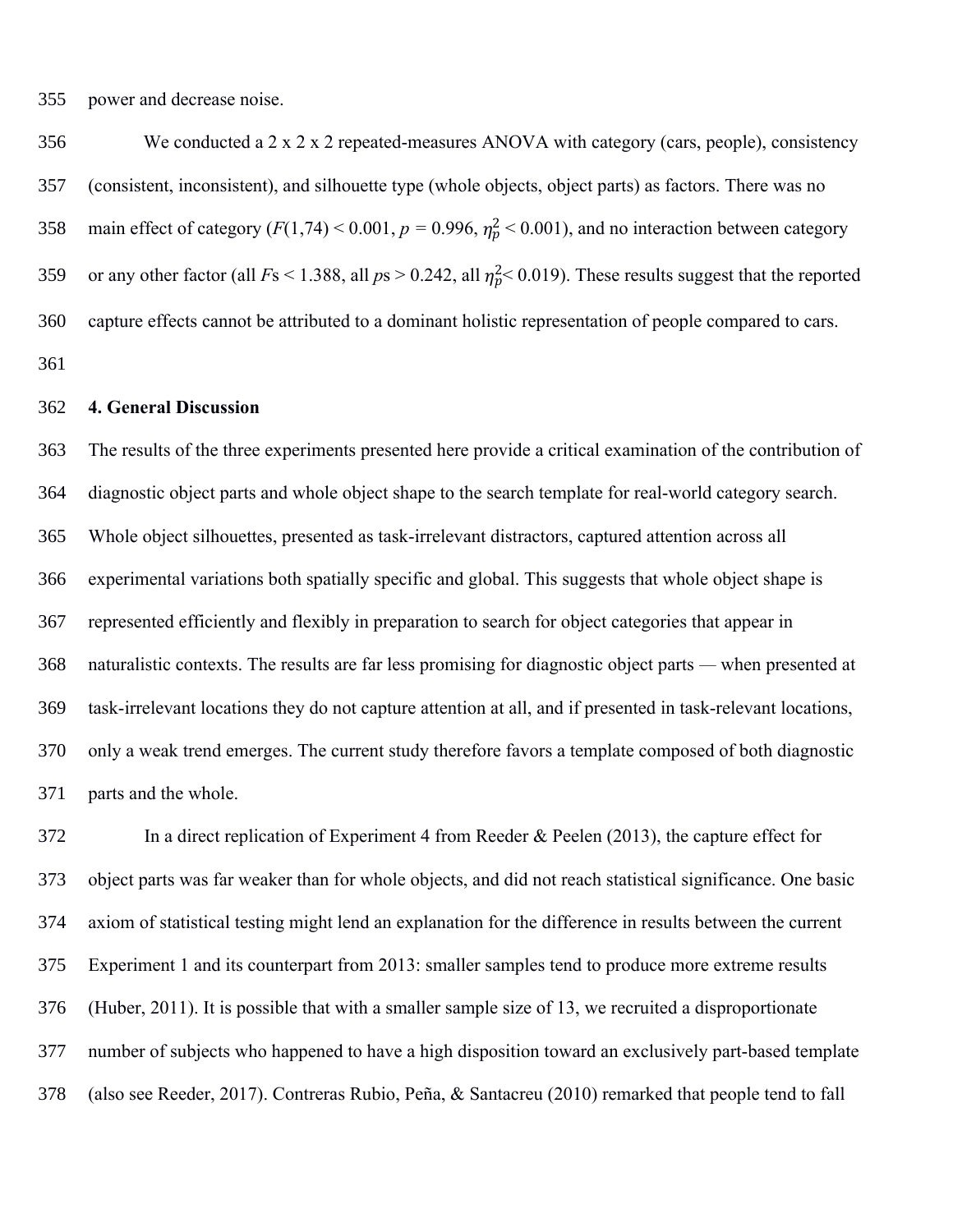on a continuum between relying more on whole objects and relying more on segments for visual search. The likelihood to recruit a sample that is skewed to either side of that spectrum is bigger for a sample size of 13 than it is for a sample size of 25. Another possibility is that parts can capture attention to some extent because they are still a necessary part of the search template, so the difference in the capture effects between silhouette parts and wholes is not as robust as, say, the difference between texture patches and wholes. Larger samples, experiment replication, and task variation can therefore all contribute to a more accurate assessment of the contribution of diagnostic parts to the contents of the category-level template.

 The results of Experiments 2 and 3 provide evidence that, when presented at search-irrelevant locations, object parts do not even show a trend toward a capture effect. This supports the idea that parts alone do not make an efficient template, and are perhaps easier to inhibit in the latter two experiments. Our results are in contrast to Ullman et al. (2002), who showed computationally that parts of moderate complexity should actually be an ideal candidate to identify objects at the category level. However, the algorithms used in that study did not operate under the same limitations in time and capacity as our very human subjects did. The futility of adding more object parts in Experiment 3 and the trend towards capture effects for parts in Experiment 1 indicate further that it is not a lack of diagnostic information, but rather inefficiency of template matching, that prevents object parts from capturing attention.

 One reason we initially hypothesized that the category-level template for real-world objects is composed of parts rather than wholes, is because we found capture effects for whole object silhouettes that were not only upright, but also inverted and rotated (Reeder & Peelen, 2013: Experiment 2 and 3). Because a canonical viewpoint of object features is not a necessary aspect of the template, we proposed that it would be easier to activate a spatially non-specific collection of parts rather than many variations of whole objects in the template. However, there is another possibility: in the real world, we may encounter whole object shapes that are inverted or rotated: just think of a car that has been turned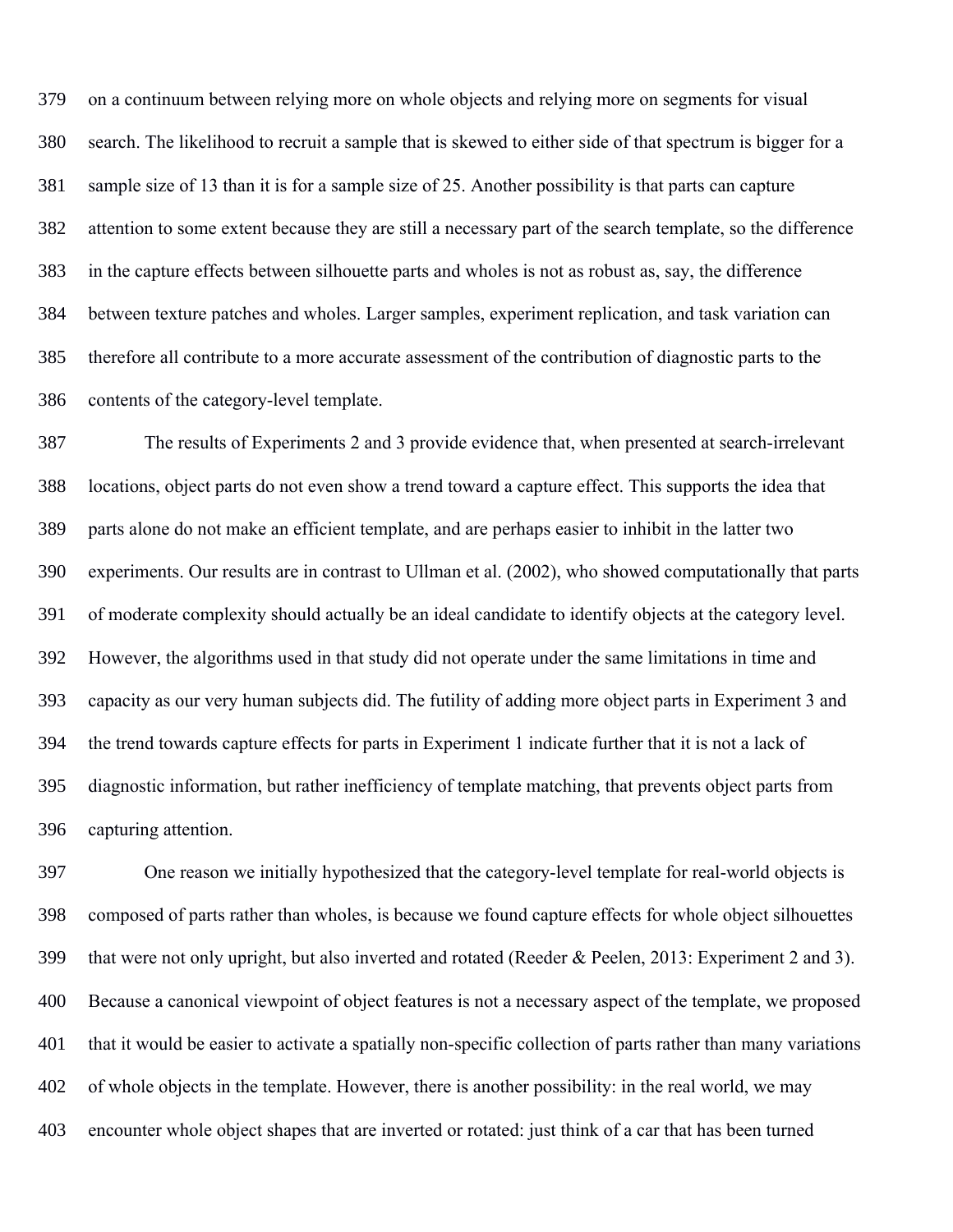upside down in an accident, or a person performing a handstand or leaning against a wall. We can still easily recognize these objects; however, the parts are always presented in a sensible relation to one another – even if a car is upside down, the wheels are attached to the lower body, with the doors appearing between the hood and the wheels. The chance of beholding a car with the doors on the ground and the wheels above the hood is almost non-existent. It is more likely, as an adaptation to real life probabilities, that proper spatial relations between parts (regardless of viewpoint) is a necessary part of the template. Therefore, our results point toward a viewpoint- and location-flexible template that nevertheless requires configural information to remain intact. One line of future research would be to present collections of parts in meaningful layouts (e.g., by removing the torso from person images), and to evaluate whether configural information without the body can benefit a capture effect by object parts.

 The fact that parts do not show a significant consistency effect in this study does not mean that the search template can never be composed of diagnostic parts in isolation. Specific attributes of the scenes we used might have enhanced the value of configural representations as a template. The search was broad (cars and people appeared in all sorts of sizes, colors, positions), swift (search scenes were presented for 67 ms), and included various levels of target occlusion (there are no deliberate occlusions, and many scenes showed entire objects); these are all properties that might favor a template composed of a coarse representation of the whole object shape, rather than the exclusive representation of diagnostic parts. The latter might be a good template for a specific search that requires the representation of more detailed part information (e.g., detecting sports cars). Parts in isolation would also be a more appropriate template if a search required subjects to detect predominantly incomplete or occluded targets. Furthermore, longer presentation times for search scenes would have allowed subjects to attend smaller or richer details of objects, which could in turn bias the template more heavily toward diagnostic parts. Finally, the results should not be generalized to other stimuli too readily*—*both people and cars are special with regards to their commonality and the distinctiveness in the shapes of their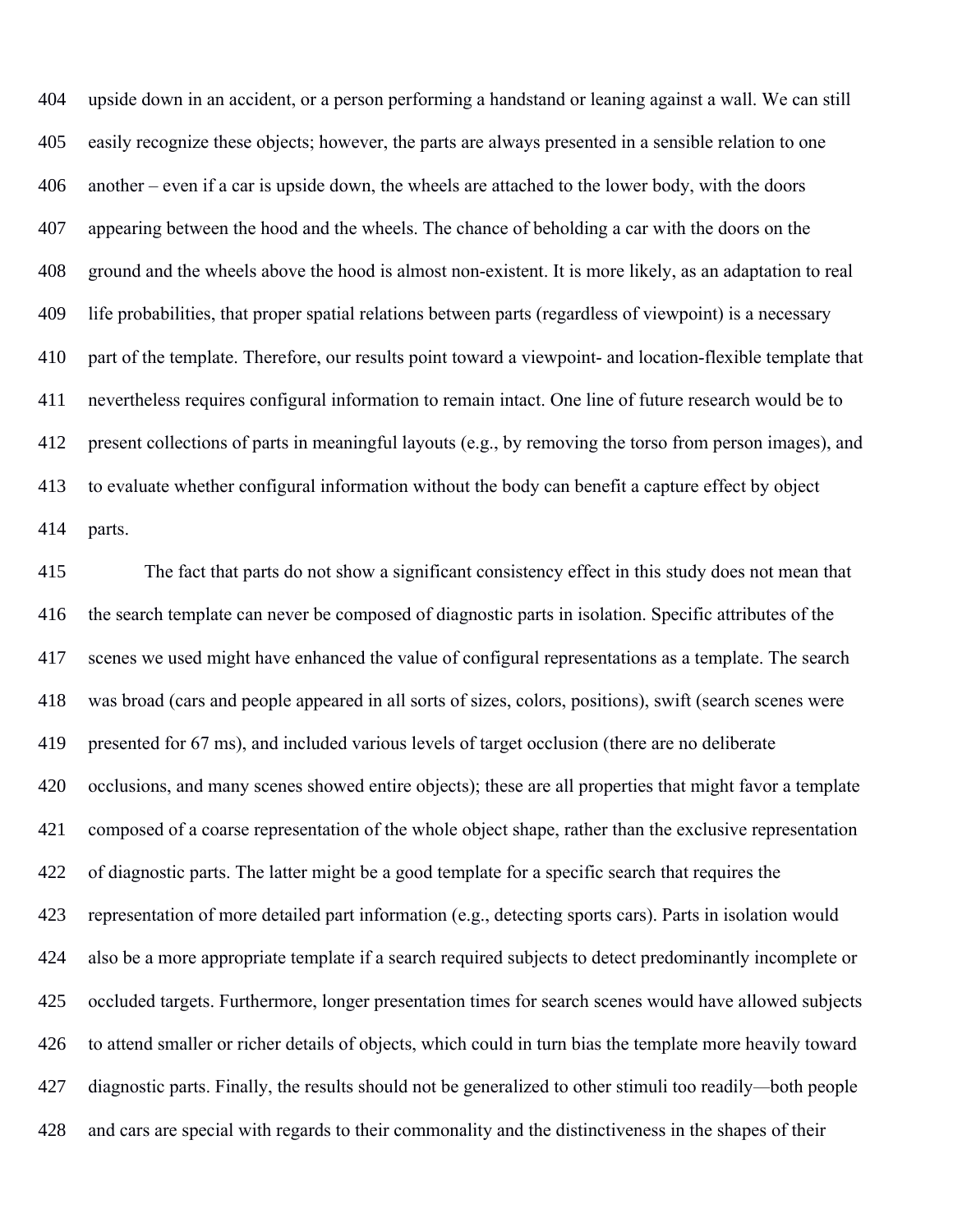| 429        | parts. More exotic or uncommon stimuli would likely require a more specific shape template for          |
|------------|---------------------------------------------------------------------------------------------------------|
| 430        | detection. There are also many object categories for which shape itself is not diagnostic - one example |
| 431        | being the proverbial apples and oranges (for which color-based templates may be more diagnostic).       |
| 432        |                                                                                                         |
| 433<br>434 | 5. Conclusions                                                                                          |
| 435        | The results of this study indicate that the search template for object categories presented in natural  |
| 436        | scenes is composed of whole object shape. Shapes of diagnostic object parts alone are not an adequate   |
| 437        | template, contrary to previous findings.                                                                |
| 438        |                                                                                                         |
| 439        | <b>Author Contributions</b>                                                                             |
| 440        | RRR developed and designed the experiment. MW and RRR both contributed to data collection, data         |
| 441        | analysis and interpretation, and writing the manuscript. Both authors approved the final version of the |
| 442        | manuscript.                                                                                             |
| 443        |                                                                                                         |
| 444        | Acknowledgements                                                                                        |
| 445        | This research was funded by an Open Research Area grant [DFG PO 548/16-1].                              |
| 446        |                                                                                                         |
| 447        |                                                                                                         |
| 448        |                                                                                                         |
| 449        |                                                                                                         |
| 450        |                                                                                                         |
| 451        |                                                                                                         |
| 452        |                                                                                                         |
| 453        |                                                                                                         |
| 454        |                                                                                                         |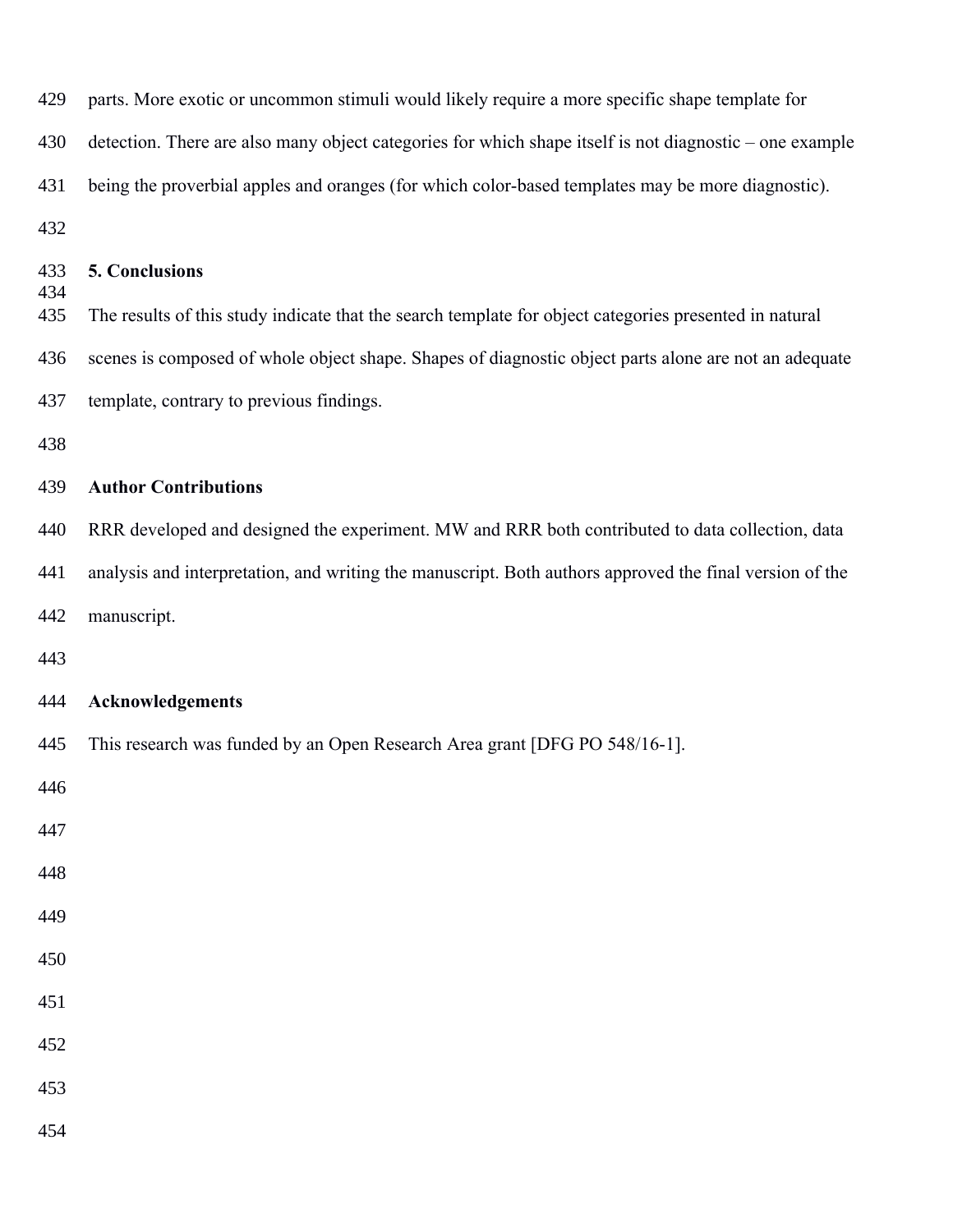| $\overline{\Lambda}$<br>47.<br>i<br>I |  |
|---------------------------------------|--|
|                                       |  |

- 
- 

# **References**

- Brandman, T., & Yovel, G. (2010). The body inversion effect is mediated by face-selective, not body-
- selective, mechanisms. *Journal of Neuroscience*, *30*(31), 10534-10540.
- https://doi.org/10.1523/JNEUROSCI.0911-10.2010
- Bravo, M. J., & Farid, H. (2012). Task demands determine the specificity of the search template.
- *Attention, perception & psychophysics*, *74*(1), 124–131. https://doi.org/10.3758/s13414-011-
- 0224-5
- Chen, X., Mottaghi, R., Liu, X., Fidler, S., Urtasun, R., & Yuille, A. (2014). Detect what you can:
- Detecting and representing objects using holistic models and body parts. In *Proceedings of the*
- *IEEE Conference on Computer Vision and Pattern Recognition* (pp. 1971-1978).
- https://doi.org/10.1109/CVPR.2014.254
- Contreras, M. J., Rubio, V. J., Peña, D., & Santacreu, J. (2010). On the Robustness of Solution Strategy
- Classifications. *Journal of Individual Differences*, *31*(2), 68–73. https://doi.org/10.1027/1614- 0001/a000012
- Delorme, A., Richard, G., & Fabre-Thorpe, M. (2010). Key visual features for rapid categorization of animals in natural scenes. *Frontiers in psychology*, *1*, 21.
- https://doi.org/10.3389/fpsyg.2010.00021
- Desimone, R., & Duncan, J. (1995). Neural mechanisms of selective visual attention. *Annual review of*
- *neuroscience*, *18*, 193–222. https://doi.org/10.1146/annurev.ne.18.030195.001205
- Duncan, J., & Humphreys, G. W. (1989). Visual search and stimulus similarity. *Psychological Reviews*,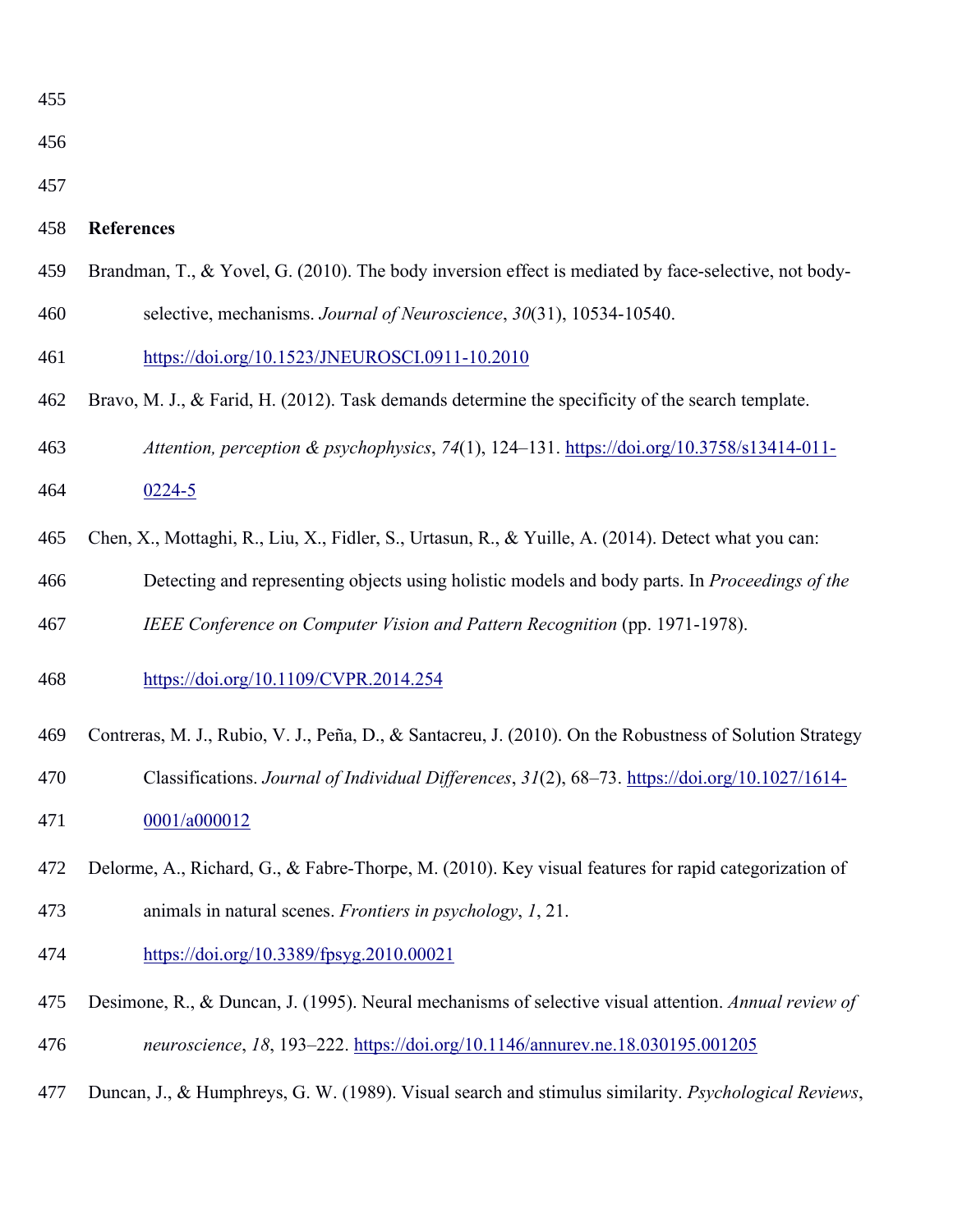- *96*(3), 433-458. https://doi.org/10.1037/0033-295X.96.3.433
- 479 Faul, F., Erdfelder, E., Buchner, A., & Lang, A.-G. (2009). Statistical power analyses using G\*Power
- 480 3.1: Tests for correlation and regression analyses. *Behavior Research Methods*, *41*, 1149-1160.
- https://doi.org/10.3758/BRM.41.4.1149
- Folk, C. L., Remington, R. W., & Johnston, J. C. (1992). Involuntary covert orienting is contingent on
- attentional control settings. *Journal of Experimental Psychology: Human perception and*
- *performance*, *18*(4), 1030-1044. https://doi.org/10.1037/0096-1523.18.4.1030
- Hasegawa, I., & Miyashita, Y. (2002). Categorizing the world: expert neurons look into key features.
- *Nature neuroscience*, *5*(2), 90–91. https://doi.org/10.1038/nn0202-90
- Huber, P. J. (2011). Robust Statistics. In M. Lovric (Ed.), *International Encyclopedia of Statistical*
- *Science* (pp.1248–1251). Berlin, Heidelberg: Springer Berlin Heidelberg.
- https://doi.org/10.1007/978-3-642-04898-2\_594
- 490 Lerner, Y., Hendler, T., Ben-Bashat, D., Harel, M., & Malach, R. (2001). A hierarchical axis of object
- 491 processing stages in the human visual cortex. *Cerebral cortex*, *11*(4), 287-297.
- https://doi.org/10.1093/cercor/11.4.287
- 493 Logothetis, N. K., & Sheinberg, D. L. (1996). Visual object recognition. *Annual review of*
- *neuroscience*, *19*(1), 577-621. https://doi.org/10.1146/annurev.ne.19.030196.003045
- Malcolm, G. L., Groen, I. I., & Baker, C. I. (2016). Making sense of real-world scenes. *Trends in*
- *cognitive sciences*, *20*(11), 843-856. https://doi.org/10.1016/j.tics.2016.09.003
- Malcolm, G. L., & Henderson, J. M. (2009). The effects of target template specificity on visual search
- in real-world scenes: evidence from eye movements. *Journal of vision*, *9*(11), 8.1-13.
- https://doi.org/10.1167/9.11.8.
- Malcolm, G. L., & Henderson, J. M. (2010). Combining top-down processes to guide eye movements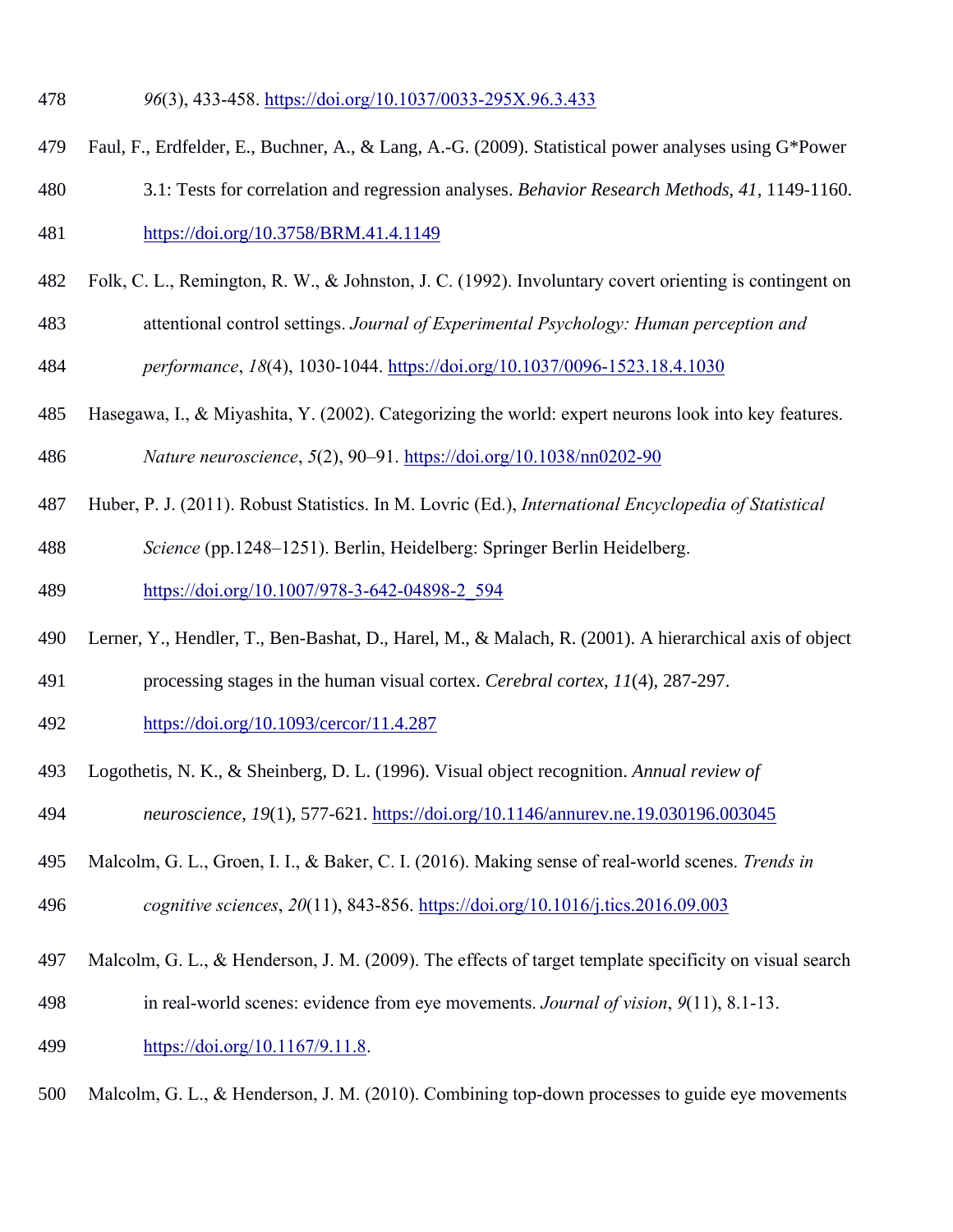- during real-world scene search. *Journal of vision*, *10*(2), 4.1-11. https://doi.org/10.1167/10.2.4
- Peelen, M. V., & Kastner, S. (2014). Attention in the real world: toward understanding its neural basis.
- *Trends in cognitive sciences*, *18*(5), 242–250. https://doi.org/10.1016/j.tics.2014.02.004
- Peirce, J. W. (2008). Generating Stimuli for Neuroscience Using PsychoPy. *Frontiers in*
- *neuroinformatics*, *2*, 10. https://doi.org/10.3389/neuro.11.010.2008
- Quinlan, P. T. (2003). Visual feature integration theory: Past, present, and future. *Psychological*
- *bulletin*, *129*(5), 643-673. https://doi.org/10.1037/0033-2909.129.5.643
- Reed, C. L., Stone, V. E., Bozova, S., & Tanaka, J. (2003). The body-inversion effect. *Psychological*
- *science*, *14*(4), 302-308. https://doi.org/10.1111/1467-9280.14431
- 510 Reeder, R. R. (2017). Individual differences shape the content of visual representations. *Vision*
- *research*, *141*, 266-281. https://doi.org/10.1016/j.visres.2016.08.008
- Reeder, R. R., Hanke, M., & Pollmann, S. (2017). Task relevance modulates the cortical representation
- of feature conjunctions in the target template. *Scientific reports*, *7*(1), 4514.
- https://doi.org/10.1038/s41598-017-04123-8
- Reeder, R. R., & Peelen, M. V. (2013). The contents of the search template for category-level search in natural scenes. *Journal of vision*, *13*(3). https://doi.org/10.1167/13.3.13
- Reeder, R. R., van Zoest, W., & Peelen, M. V. (2015). Involuntary attentional capture by task-
- irrelevant objects that match the search template for category detection in natural scenes. *Attention, Perception, & Psychophysics*, *77*(4), 1070–1080. https://doi.org/10.3758/s13414-015-0867-8
- Seidl-Rathkopf, K. N., Turk-Browne, N. B., & Kastner, S. (2015). Automatic guidance of attention
- during real-world visual search. *Attention, Perception, & Psychophysics*, *77*(6), 1881-1895.
- https://doi.org/10.3758/s13414-015-0903-8
- Singh, M., & Hoffman, D. D. (2001). Part-based representations of visual shape and implications for